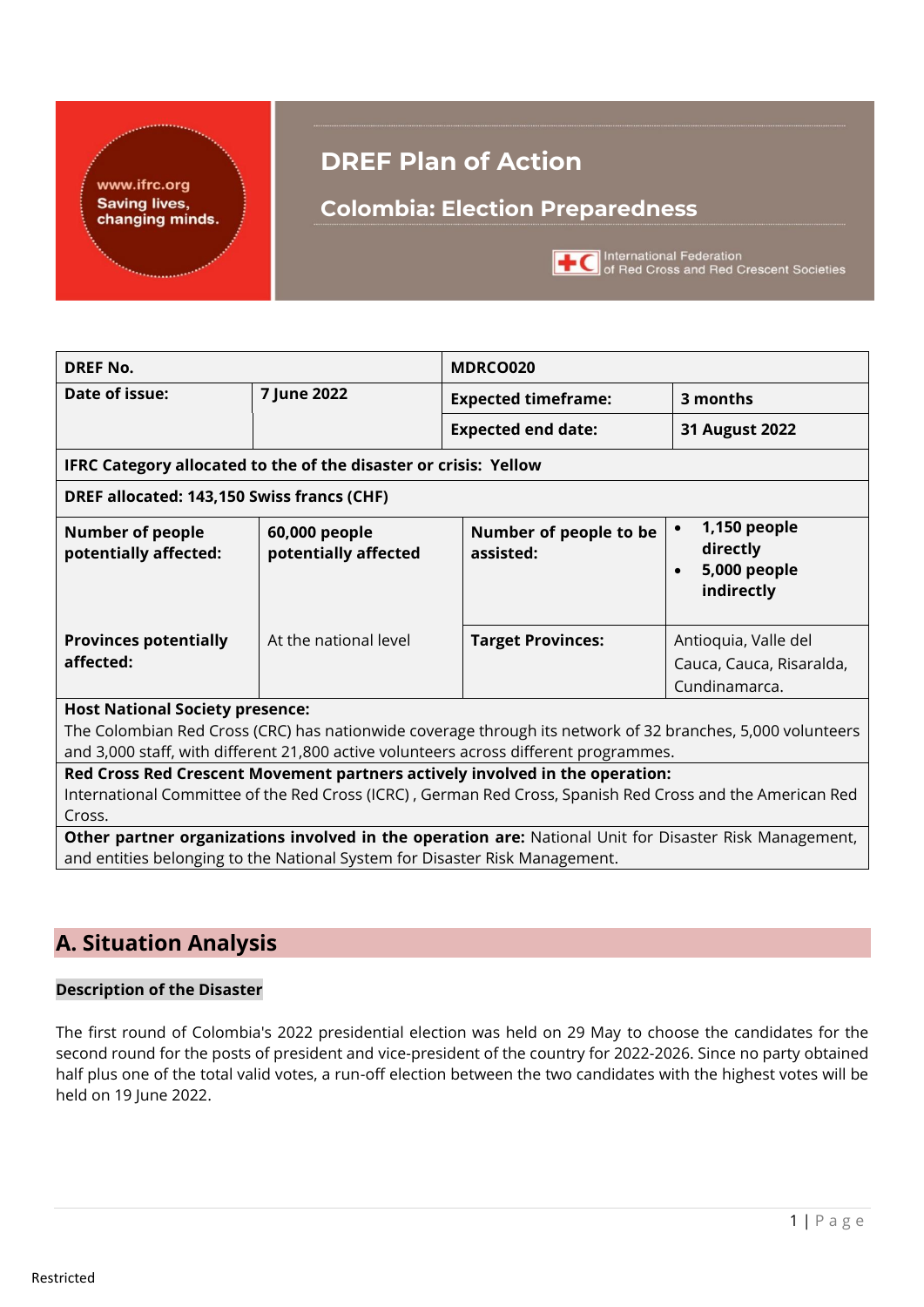Although the elections of 29 May were generally calm, the following incidents were reported<sup>1</sup>: in the village of Nueva Colombia in the municipality of Vista Hermosa, Meta, men allegedly linked to the FARC Dissidence attacked National Army troops accompanying electoral teams from the municipality, resulting in the death of a voting jury member and the wounding of an army officer.

Two improvised explosive devices were found in Meta and Caquetá and were detonated by the Colombian Army in a controlled environment, causing no casualties. The first explosive device was located 100 meters from the Centro Poblado La Catalina voting centre in La Macarena, Meta. An explosive charge was set off in Vereda La Paz, El Retorno, Guaviare, leaving a soldier wounded.

In Tame and Saravena - Arauca, it was reported that FARC dissidents ordered to restrict the transit of trucks for 72 hours. In Armenia - Quindío, near the University of Quindío, unknown men threw pamphlets alluding to armed criminal groups. Finally, the voting centre in Mazamorrero village in Santander de Quilichao was moved to El Palmar village for security reasons; since weeks before, there have been warnings about the displacement of approximately 500 people in this village due to armed combats between illegal armed groups.

It is possible that the results of this second round could lead to protests and civil mobilizations, based on the experience of previous elections, such as the 2018 presidential elections and the social marches that have been occurring since the end of 2019 at the national level. Added to this is the growing violence generated by the confrontations between non-state armed groups and public forces, disputes for territorial control and the economic situation in general (rising unemployment, rising inflation, etc.), which may increase in the second electoral round, considering that some events have already occurred in the first round.

The following map is based on past mobilizations and areas where there could be a likelihood of roadblocks and limitations of movement in the departments of Antioquia, Boyacá, Cauca, Cesar, Cundinamarca, Huila, Nariño, Quindío, Risaralda, and Valle del Cauca, as well as the city of Bogotá.

<sup>1</sup>https://www.moe.org.co/informe-de-cierre-mision-de-observacion-electoral-observacion-electoral-moe-elecciones-a-presidencia-de-larepublica-primera-vuelta/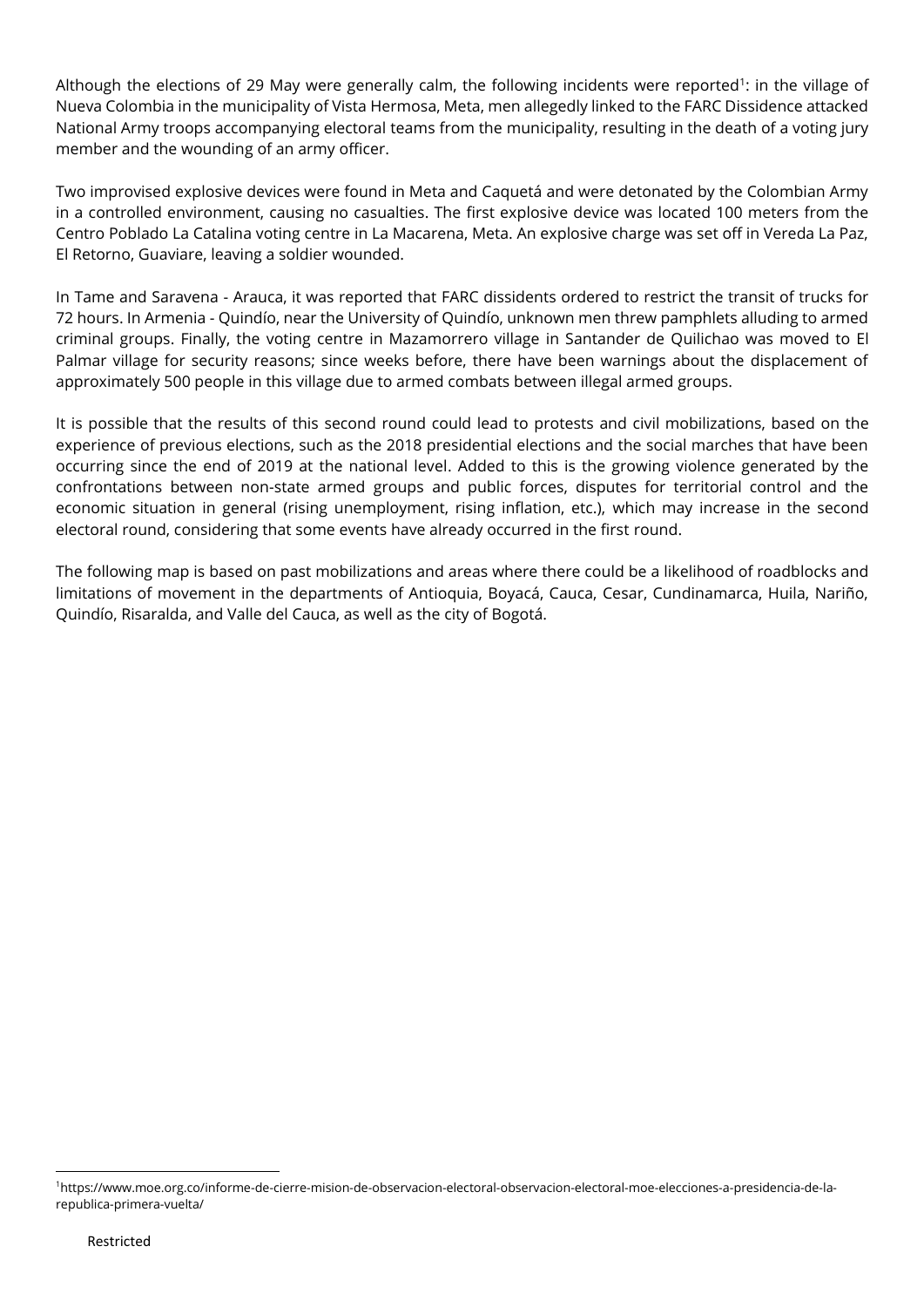**Figure 1.** Consolidated map of likely events according to the Colombian Red Cross experience and social mobilizations in 2021. It is based on the experiences in the past few months, and risk is identified based on the violent events that happened and the socio-economic situation, which increases the chances of protests.



#### **Overview of the Colombian Red Cross Society's response actions.**

For the first round of elections, the CRCS kept its national crisis room active for 24 hours and had all its personnel and equipment available for the attention of any type of emergency at the national level with 154 municipal units and support groups, 978 volunteers available for May 29, 113 employees in the branches, 96 vehicles available, 37 TAB ambulances and 1 TAM ambulance. The National Society responded nationwide to public order incidents as they occurred. It also disseminated the Red Cross Fundamental Principles Campaign.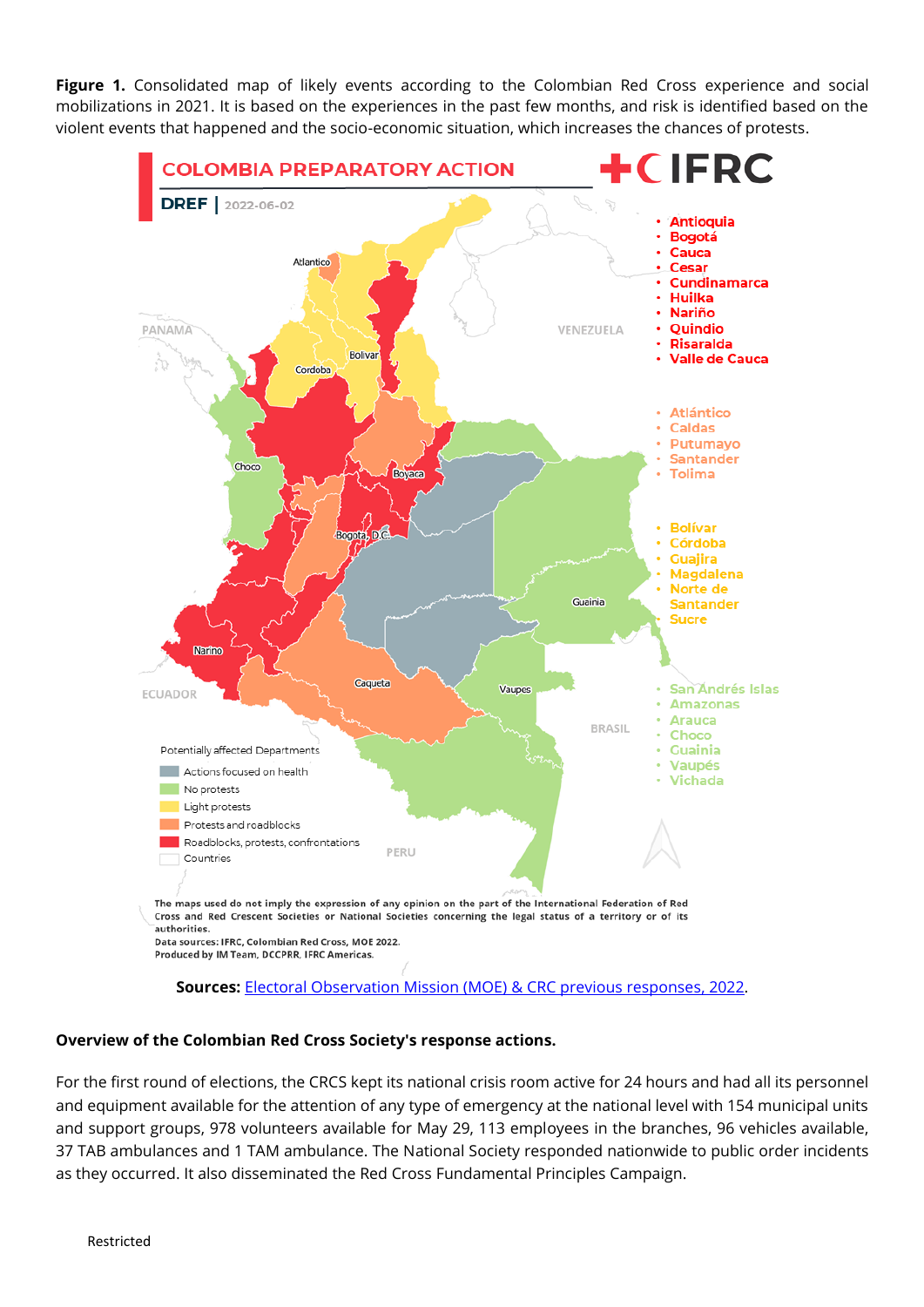For the second round, and according to the Colombian Red Cross Society (CRCS), 11 departments, including Bogota, could be affected. Under this operation, the National Society will provide services in 5 departments: Antioquia, Valle del Cauca, Cauca, Risaralda, and Cundinamarca (where the capital Bogotá city is located)..

The Colombian Red Cross Society could activate several of its response mechanisms to mitigate the effects of the protests. The CRCS is ready to make available its infrastructure to maintain its capacity to assist during protests on time. Also, the CRCS will make available its entire fleet of ambulances and vehicles to the national health system and its national and branch headquarters as primary health care centres. In addition, CRCS will provide direct support during marches and make mobile units available with the basic infrastructure to treat patients and conduct emergency transfers to health centres.

In 2021, CRCS could mobilize "humanitarian caravans" to support the transportation of medical supplies necessary to attend to all the people affected by this situation, including the provision of first aid. The CRCS is also ready to provide Restoring Family Links (RFL) services through mobile units and guidance on restoring rights. The CRCS will place its volunteers and staff on alert nationwide.

The lines of intervention of the Colombian Red Cross Society are the following:

- Integrated Health Management.
- Humanitarian Diplomacy and Institutional Doctrine.
- Institutional strengthening.

#### **Actions of the Colombian Red Cross Society**

- Activation of Contingency Plans for Elections and Contingency Plan for Social Mobilizations.
- Preparation and submission of reports and Situation Reports, especially focused on making visible the humanitarian consequences and the need for intervention by the Colombian Red Cross.
- Continuous monitoring and follow-up.
- Attention to affected people.
- Damage Assessment and Needs Analysis EDAN.
- Support local authorities in a preventive or emergency evacuation, as needed.
- First aid.
- Participation in Unified Command Posts PMU and activation of National and local Crisis Rooms.
- Support the public authorities in Public Health issues and installation of a First Aid Post.
- Protection of the Medical Mission reinforcing the visibility of the emblem and raising awareness among the population to reduce the institutional and individual vulnerability of health sector personnel to the risk of being affected by aggression and attacks against them in situations or areas of high vulnerability due to the armed conflict or other situations of violence.
- Epidemiological Surveillance Support.
- Telematics support sending, receiving and storing information using telecommunication devices.
- Coordination with national, regional, and local authorities.
- Restoring Family Links RFL.
- Mental Health and Psychosocial support.

#### **Overview of Red Cross Red Crescent Movement Actions**

The Colombian Red Cross issues situation reports keeping the components of the Movement informed, such as the American Red Cross, the German Red Cross, the Norwegian Red Cross and the Spanish Red Cross, the International Committee of the Red Cross and the International Federation of Red Cross and Red Crescent Societies.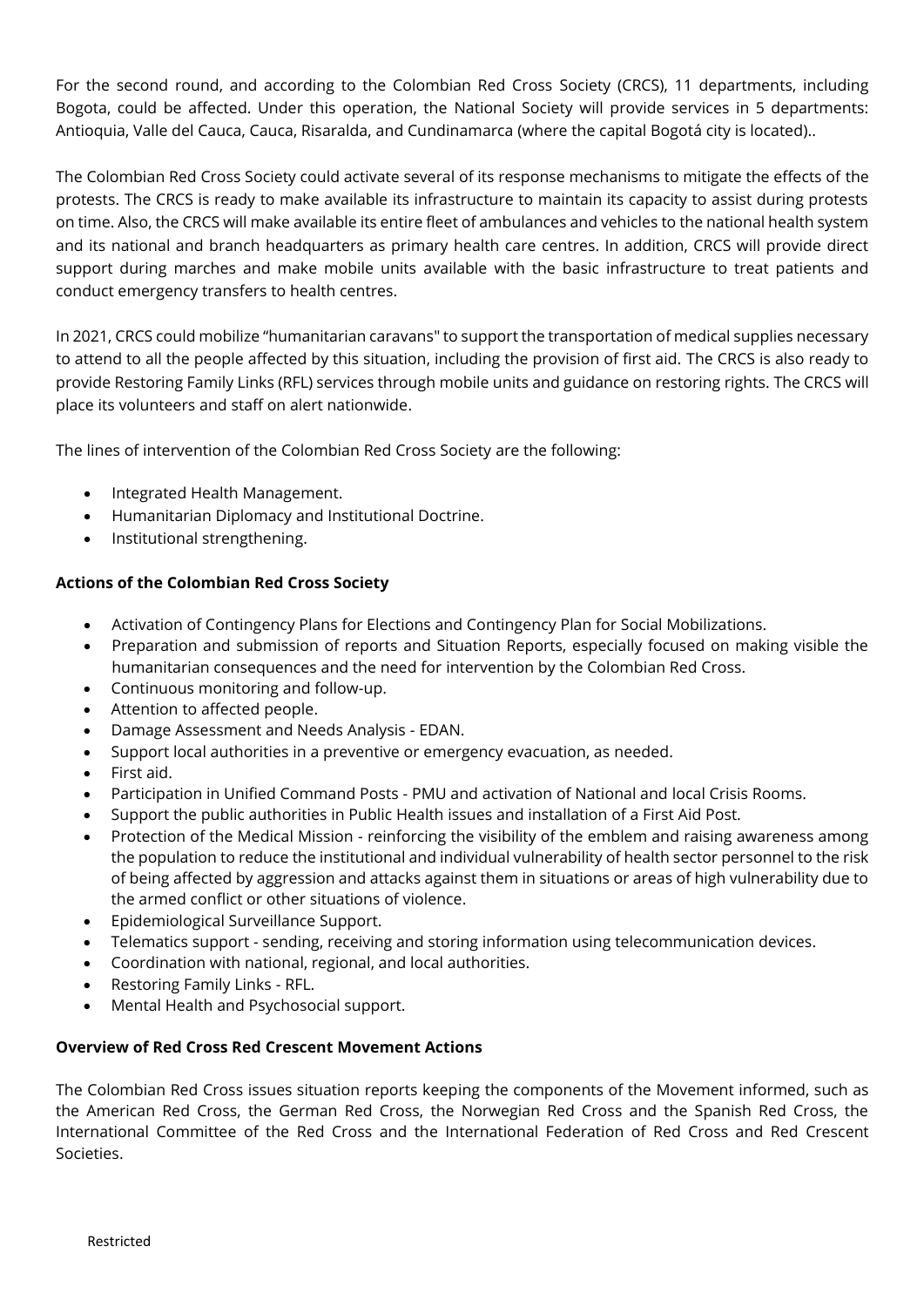At the National Directorate level, permanent communication and coordination mechanisms will be established with the ICRC, the IFRC and the participating National Societies present in the country, and with the branches involved in the response. The ICRC will be conducting security assessments jointly with the CRC, and all National Societies' actions will be carried out in coordination with the ICRC. In addition, the CRC crisis room will be activated, and if the situation becomes critical, the ICRC and IFRC will be invited to participate.

#### **Overview of non-RCRC actors' actions**

At the local level, the Branch, its Municipal Units and its Support Groups will maintain the communication channels established in the Branches Contingency Plan, taking into account the coordination of the response with civil authorities through the Municipal Councils, Departmental Disaster Risk Management Councils, public forces and other corresponding instances, to inform our extramural humanitarian actions and with other humanitarian entities and organizations (such as the electoral observation mission, UN agencies including the UN verification mission in Colombia, among others).

The National Society is coordinating with the Ministry of Health and Social Protection to support public health activities. In addition, it is also coordinating at the national and local level with the Emergency and Urgent Care Regulatory Center (CRUE, Spanish acronym) to support patient referral and counter-referral and transportation.

#### **Needs analysis, targeting, scenario planning and risk assessment**

**Health:** Based on previous civil unrest response experiences, there were cases where people died and were injured. The transportation of health personnel is a central challenge due to the roadblocks and protests. Therefore, the health needs during this emergency mainly involve providing primary health, including first aid services to people unable to reach hospitals for treatment.

Given the number of injured people requiring urgent medical attention in the past, support is needed to continue supporting the CRCS's capacity to provide pre-hospital and first aid care and support ambulance patient transfers. This need includes providing psychosocial support (PSS) to the affected population and CRCS personnel providing care and responding to the situation. Considering that protests in a country with COVID-19 cases are still significant, it is necessary to reinforce biosafety and contagion prevention measures among the population, including CRC volunteers and staff, in areas where the protests and roadblocks will happen.

Taking into account this context and the lessons learned (see [DREF MDRCO019 Colombia Unrest Final Report\)](https://adore.ifrc.org/Download.aspx?FileId=498162) from the year 2021 concerning this type of event, the following actions that the Health Team can carry out are established:

- People injured by the events during the blockades and demonstrations may require first aid actions.
- Coordination of mobilization and transfer of patients between affected areas and medical centres, as well as between medical centres. All according to the level of care required and the priority of actions that guarantee adequate medical attention.
- Support actions to activate campaigns on respect for humanitarian organizations, respect for the Red Cross emblem, operational communication, safe behaviour in rural and urban environments in the face of the risk of contamination by weapons, and respect for the Medical Mission in the national territory.
- Articulate the processes for developing Humanitarian Caravans that facilitate the mobility of medical supplies, medical gases, and vital elements for health care.
- Activation of Psychosocial Support Groups to support institutional operational activities, with personnel involved in the process, as well as to strengthen lines of work with communities that require it due to the confinement.

**Protection, Gender, and Inclusion:** A humanitarian response to protect people's health, fundamental rights, and lives amidst a context of social unrest is required. It is necessary to provide guidance and support to affected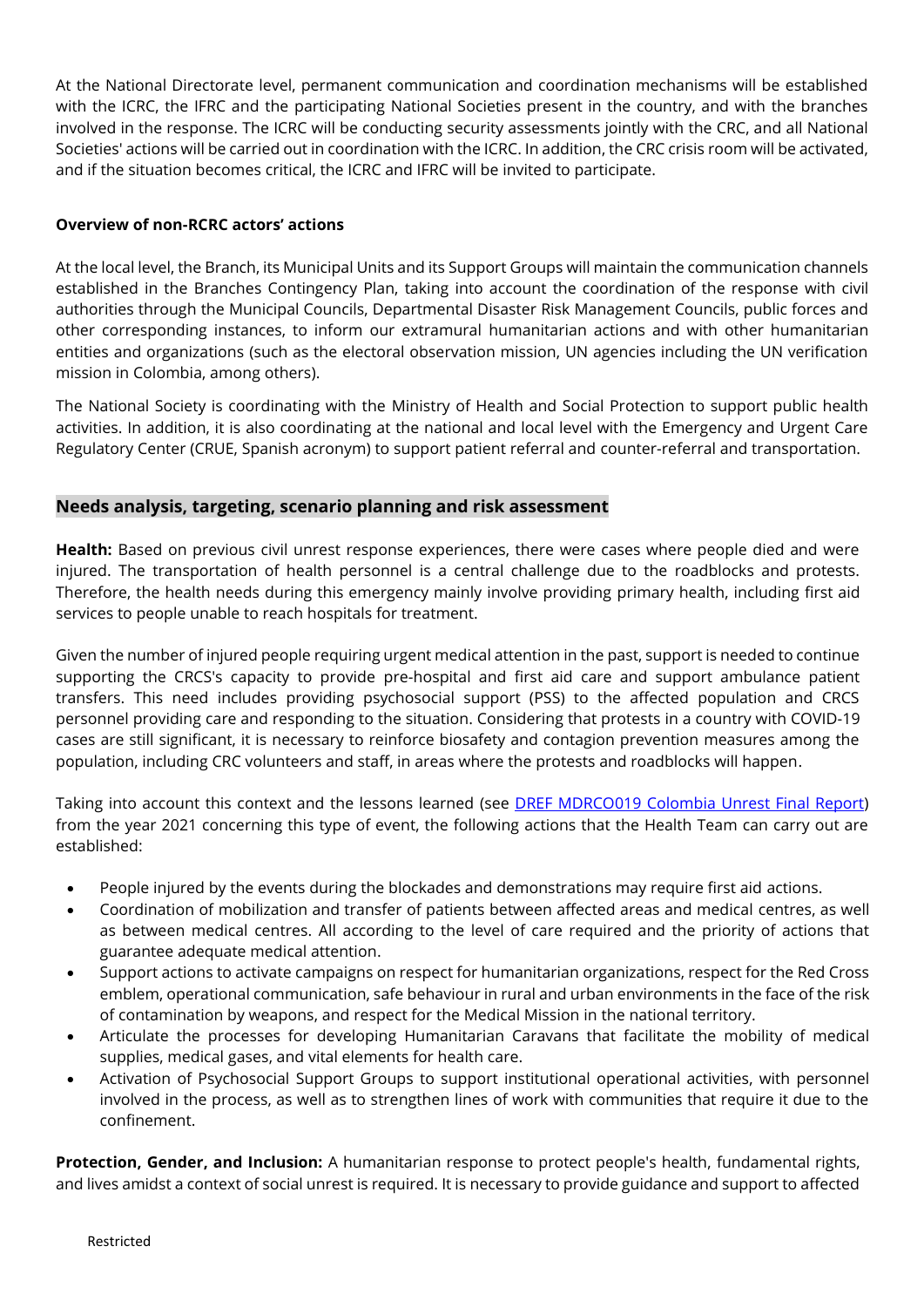people so they can obtain the essential information on the range of protection services offered by the appropriate entities responsible for guaranteeing and restoring their civil rights, as well as direct referrals. As a result, the CRCS will strengthen the volunteer's capacity in topics that will allow them to provide better services to the community in need.

**Communications:** Achieving safe access to affected people and communities requires maintaining the positive image that civilians and state actors have of the CRCS, who recognize the Red Cross as an impartial and independent entity. In past mobilizations and protests, the Red Cross emblem has been affected by its improper use by unauthorized individuals or entities authorized to do so while conducting actions contrary to the Fundamental Principles; these actions jeopardize all humanitarian personnel's safety and the National Society's reputation. Therefore, it is necessary to intensify efforts to disseminate information regarding the CRCS actions and the International Movement's humanitarian principles to increase civilians' and state actors' awareness regarding the work that the Red Cross performs and strengthen the population's trust in humanitarian personnel.

It is essential to put in place awareness campaigns to ensure respect for Social Protection, health and humanitarian personnel of the Red Cross, Ministry of Health, and Medical Mission through emblems as symbols of protection.

### **Target**

Prioritized population: People affected from the departments of Antioquia, Valle del Cauca, Cauca, Risaralda, and Cundinamarca will be prioritized during the protests based on previous experiences of social mobilizations of 2021, which affected their mobility for more than 40 days. These are regions where this type of phenomena usually occurs and where some of the country's largest urban cities are located (Bogotá, Medellín, Cali, Popayán).

|                      | <b>SCOPE OF INTERVENTION</b>                     | <b>DIRECT</b> | <b>INDIRECT</b> |
|----------------------|--------------------------------------------------|---------------|-----------------|
| <b>HEALTH</b>        | <b>First Aid</b>                                 | 380           |                 |
|                      | <b>Emergency medical</b><br>services             | 130           |                 |
|                      | <b>Psychosocial support for</b><br>the community | 320           |                 |
|                      | <b>Psychological first aid</b>                   | 320           |                 |
| <b>COMMUNICATION</b> |                                                  |               | 5,000           |
| <b>TOTAL</b>         |                                                  | 1,150         | 5,000           |

#### **Estimated type of assistance per population targeted.**

The scope of this operation is to bring assistance to 1,150 people directly and 5,000 people indirectly through health services and with a scale-up of the communication efforts so that the respect and protection of the emblem and mission are ensured.

#### **Scenario planning**

Considering the multiple conditions threatening the stability within the country and that the political and social conditions leading up to the 2022 elections increase the likelihood of social crises and emergencies, the National Society has identified two possible triggers to inform the type of action to be taken:

**The first trigger or detonator:** It occurs when threats are made during the electoral campaigns between the first and second round, and situations such as marches, blockades, and threats to community leaders are taking place. This will require preparation by the Colombian Red Cross, through the activation of the Crisis Room, validation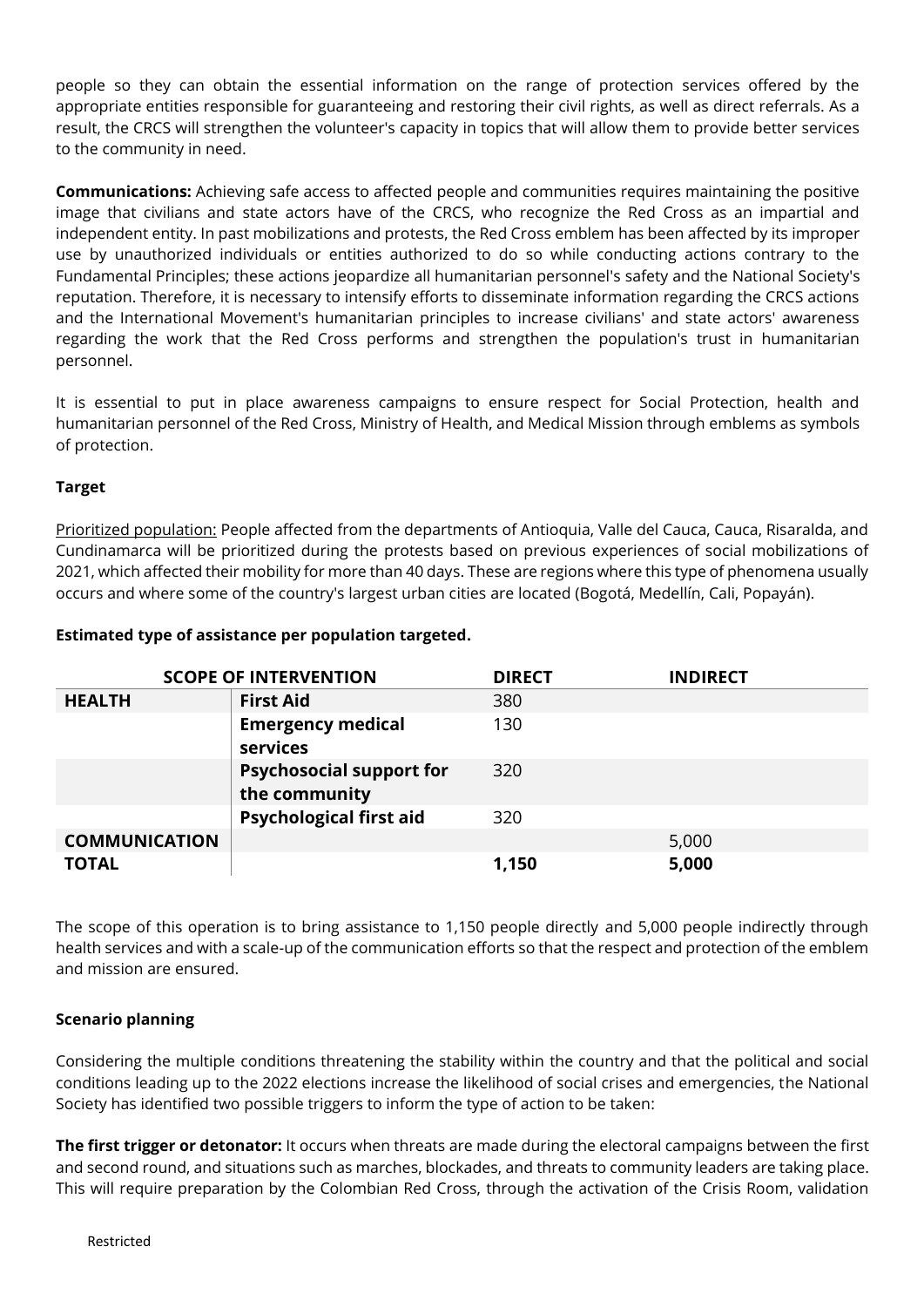and diagnosis of the response capacities of the branches, and developing a strategy to strengthen the required capacities such as personnel and Immediate Response Teams to be, available and ready in the branches. This trigger has been activated from the first election process and preparedness action has started.

**The second trigger or detonator:** It is met when one or more of the following events are present: riots, voter constraints, armed attacks against voting stations, armed attacks against infrastructure, any kind of armed attack using explosive devices, armed and unarmed blocking of roads, as well as by confinements, theft or destruction of electoral material, armed attacks and threats to leaders or institutions. This would require the Colombian Red Cross to make the necessary deployments of the different Immediate Response Teams to provide attention to the affected communities and to be able to provide first assistance.

The provinces targeted have been prioritized, given the analysis of the context and the face of a progressive deterioration of socioeconomic stability and social non-conformity. This may in turn bring an increase in social tensions, and generate confrontations between supporters of one political group or party and another, which may lead to some armed groups and actors seeing the situation as an opportunity to carry out acts of violence that may lead to an escalation of the situation.

If the worst-case scenario is activated, the CRC will review the plan according to the needs.

| <b>SCENARIO</b>                |               | <b>HUMANITARIAN CONSEQUENCES</b>                                                                                                                                                                                                                                                                                                                                                                                                                                               | <b>POTENTIAL RESPONSE</b>                                                                                                                                                                                                                                                                                                                                                                                                                                                                                                                                                                                                                                                                            |  |  |  |  |  |  |
|--------------------------------|---------------|--------------------------------------------------------------------------------------------------------------------------------------------------------------------------------------------------------------------------------------------------------------------------------------------------------------------------------------------------------------------------------------------------------------------------------------------------------------------------------|------------------------------------------------------------------------------------------------------------------------------------------------------------------------------------------------------------------------------------------------------------------------------------------------------------------------------------------------------------------------------------------------------------------------------------------------------------------------------------------------------------------------------------------------------------------------------------------------------------------------------------------------------------------------------------------------------|--|--|--|--|--|--|
| <b>BEST</b><br><b>SCENARIO</b> | <b>CASE</b>   | - Normal services are provided as usual,<br>the emblem, human rights and auxiliary<br>function are respected. However, events<br>are continuously monitored considering<br>forecasts.<br>- The period between the first and second<br>round of elections is going on normally,<br>with political campaigning and no acts of<br>violence.<br>- Roads and businesses remain open                                                                                                 | - The NS carries out preparation and<br>readiness processes concerning materials,<br>equipment, and volunteer training.<br>Communication campaign<br>the<br>on<br>auxiliary function, Fundamental Principles<br>and the use of and respect for the emblem.                                                                                                                                                                                                                                                                                                                                                                                                                                           |  |  |  |  |  |  |
| <b>MOST</b><br><b>SCENARIO</b> | <b>LIKELY</b> | - Clashes occur between opposing groups;<br>police and military presence significantly<br>increases in urban and rural areas.<br>- There are injuries, damage to public and<br>private property (burned vehicles and tires,<br>broken glass) and difficulty accessing<br>primary and secondary areas.<br>- There are events of transhumance,<br>threats and/or voter coercion. Armed<br>attacks against voting stations and theft<br>and/or destruction of electoral material. | - Activation and monitoring of events from<br>the National Society crisis room, as well as<br>at the territorial level.<br>- Teams prepare for possible interventions<br>in the field and provide first aid where<br>needed.<br>Communication campaign<br>on<br>the<br>auxiliary function, Fundamental Principles,<br>and the use of and respect for the emblem.<br>Increase the regular provision of<br>emergency services, with priority given to<br>crisis and/or catastrophe situations.<br>- Safer Access, Psychosocial Care, Search<br>Rescue,<br>First<br>Aid,<br>and<br>Dignified<br>Management of Dead Bodies and Missing.<br>- Psychosocial care, first aid, orientation en<br>route, etc. |  |  |  |  |  |  |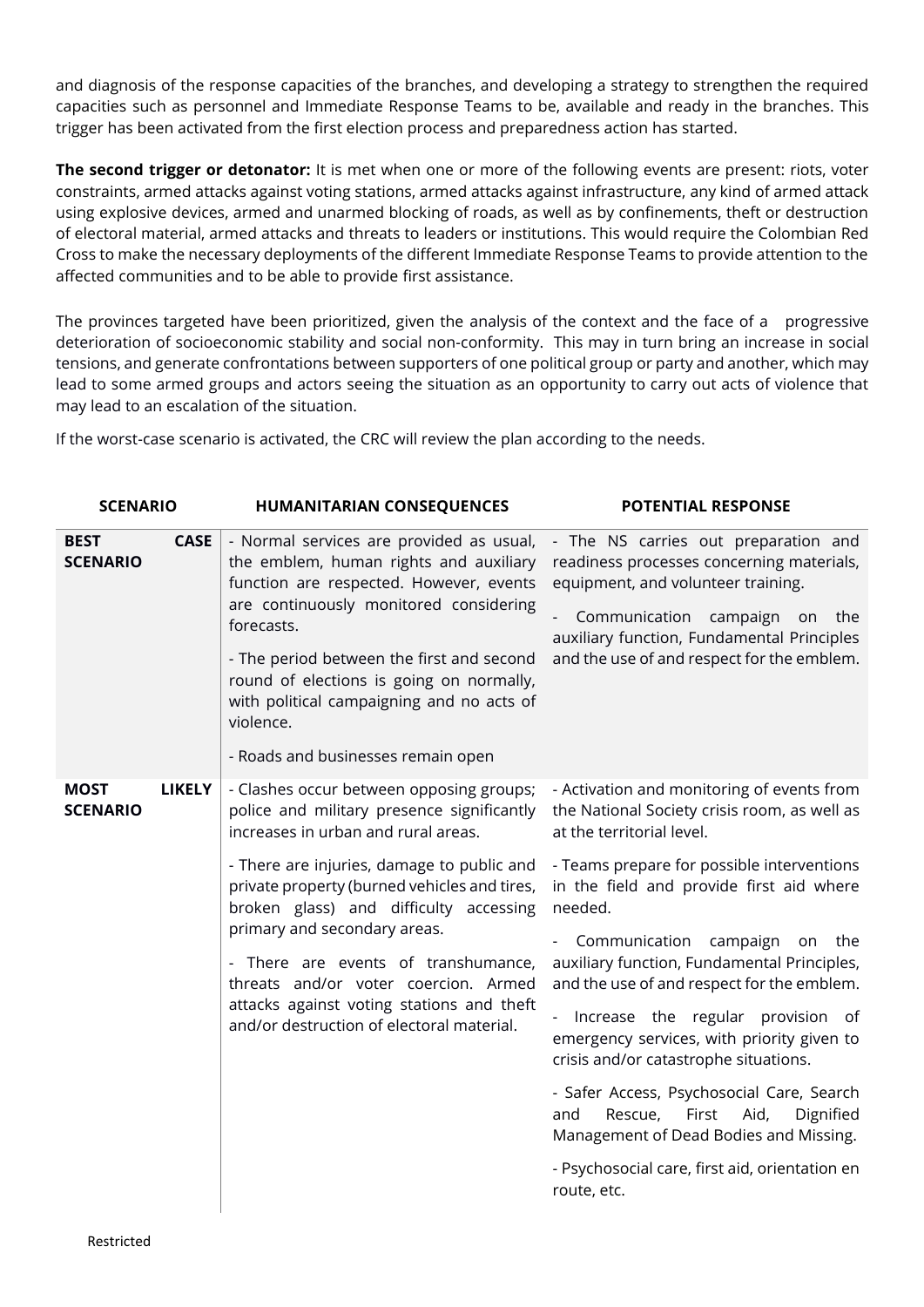| <b>WORST</b><br><b>SCENARIO</b> | <b>CASE</b> | - There is an increase in the disruption of<br>public order, the social system, and the<br>number of people injured and/or killed due<br>to clashes. This affects daily economic and<br>social activities, increasing tensions in the<br>affected populations. | The<br>agreements<br>and<br>protocols<br>$\sim$<br>established at the highest level with the<br>government and the affected sectors are<br>implemented to exercise the Red Cross's<br>humanitarian mandate as an auxiliary to<br>the country's public authorities. |
|---------------------------------|-------------|----------------------------------------------------------------------------------------------------------------------------------------------------------------------------------------------------------------------------------------------------------------|--------------------------------------------------------------------------------------------------------------------------------------------------------------------------------------------------------------------------------------------------------------------|
|                                 |             | - Clashes, combats or harassment between<br>armed groups and the public forces.<br>Organized Armed Groups decree armed<br>strikes.                                                                                                                             | - Safer Access, Psychosocial Care, Search<br>and Rescue, First Aid, Livelihoods,<br>Protection (safe referral and minimum<br>protection approach), Medical Mission,<br>Humanitarian Caravans, Humanitarian                                                         |
|                                 |             | - Increase in threats and armed attacks<br>against the security forces, social leaders,                                                                                                                                                                        | Corridors, Operational Communication,<br>Humanitarian Diplomacy.                                                                                                                                                                                                   |
|                                 |             | former members of armed groups who<br>have been reincorporated, or kidnapping<br>of candidates.                                                                                                                                                                | Socio-emotional care, guidance on<br>individual and collective reparation routes,<br>emergency humanitarian aid, temporary                                                                                                                                         |
|                                 |             | - Riots and seizure of public or private<br>facilities.                                                                                                                                                                                                        | housing, CPA care route and protection of<br>family ties, messages of respect for the<br>civilian population and humanitarian                                                                                                                                      |
|                                 |             | attacks<br>against<br>electrical<br>Armed<br>infrastructure<br>oil<br>infrastructure,<br>and<br>indiscriminate<br>improvised<br>explosive<br>devices.                                                                                                          | organizations,<br>promotion<br>of<br>safe<br>behaviour<br>in<br>rural<br>urban<br>and<br>environments in the face of the risk of<br>contamination by weapons.                                                                                                      |
|                                 |             | - Confinement, armed and unarmed road<br>blockades.                                                                                                                                                                                                            | Training<br>institutional<br>doctrine,<br>in<br>minimum<br>protection<br>approach,<br>safe<br>referral,<br>care<br>routes,<br>internal<br>communication, visibility of the indicative                                                                              |
|                                 |             | - Forced Displacement.                                                                                                                                                                                                                                         | and protective use of the emblem.                                                                                                                                                                                                                                  |
|                                 |             | - Possible infractions or incidents against<br>the different elements that make up the<br>Medical Mission, including aggressions and                                                                                                                           | - Carry out coordinated actions with the<br>ICRC and IFRC to support the operation<br>given the context.                                                                                                                                                           |
|                                 |             | threats to health personnel, restrictions to<br>the free transit of ambulances or other<br>sanitary vehicles.                                                                                                                                                  | - Coordinate a resource mobilization plan<br>with Movement partners and national and<br>international cooperation.                                                                                                                                                 |
|                                 |             | - Misuse of the emblem.                                                                                                                                                                                                                                        | Dissemination and compliance with<br>International Humanitarian Law.                                                                                                                                                                                               |

### **Operation Risk Assessment**

| <b>Major threats</b>                                       | <b>Response from IFRC/mitigation measures</b>     |
|------------------------------------------------------------|---------------------------------------------------|
| T1 Significant changes in territorial control trigger      | MM 1.1 Monthly movement security meetings         |
| conflict escalation and lead to an increase in             | MM 1.2 Advocacy on RCRC principles, especially    |
| humanitarian needs.                                        | impartiality and neutrality.                      |
| This potential escalation of the conflict in certain parts | MM 1.3 Coordination with the humanitarian country |
| of the country worsens threats against communities,        | team.                                             |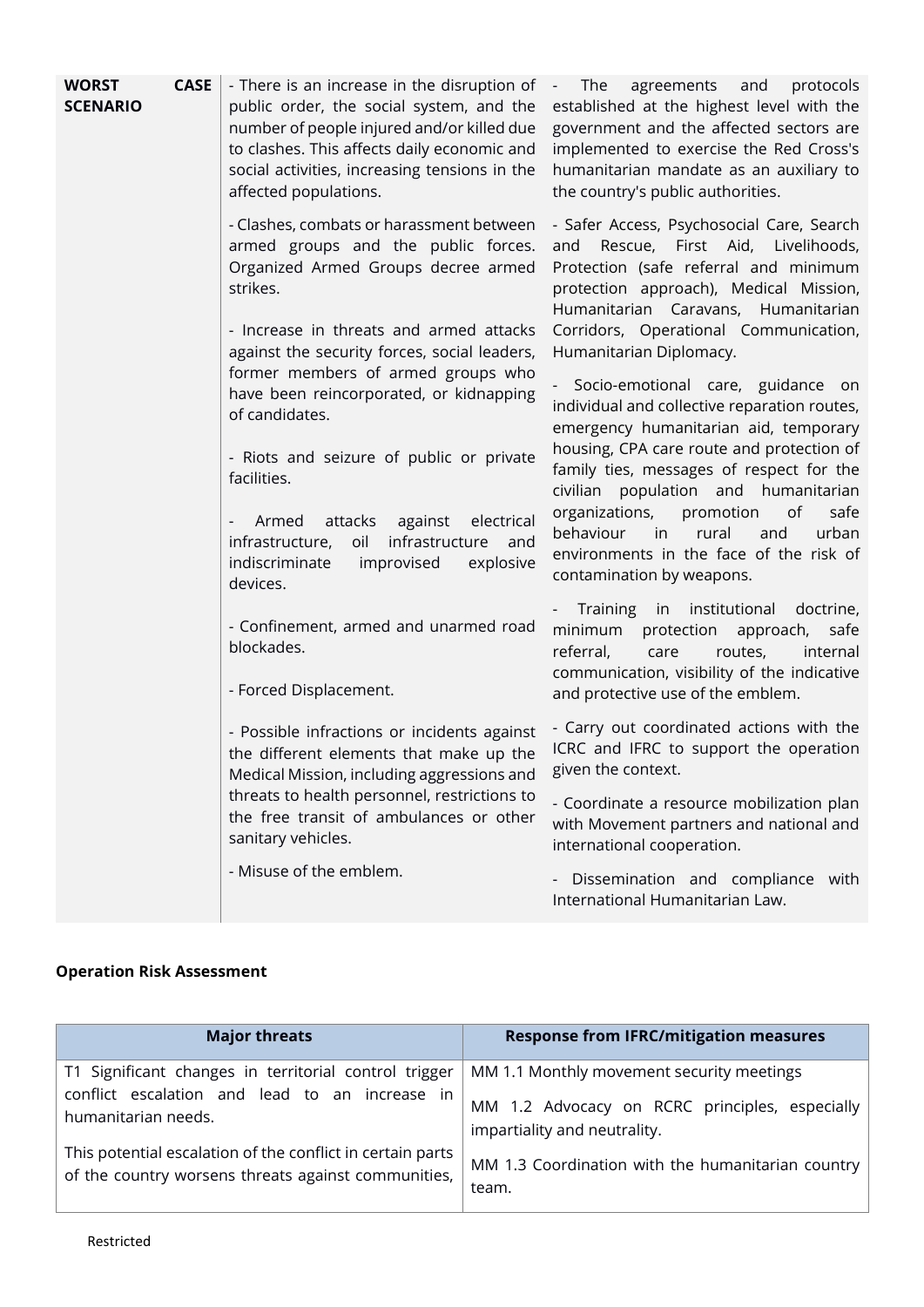| which leads to fear of beneficiaries speaking with the<br>CRCS.                                                                                                                                                    |                                                                                                                                                                                                                                  |
|--------------------------------------------------------------------------------------------------------------------------------------------------------------------------------------------------------------------|----------------------------------------------------------------------------------------------------------------------------------------------------------------------------------------------------------------------------------|
| T2 Armed groups restrict humanitarian access to<br>populations                                                                                                                                                     | MM 2.1 IFRC follows up in collaboration with ICRC,<br>which maintains and intensifies the dialogue with<br>armed groups in the country                                                                                           |
|                                                                                                                                                                                                                    | MM 2.2 The emblem of the red cross is well respected<br>at the national level, and by all local actors, thanks to<br>the positioning of the CRCS that maintains its presence<br>in the field and the dialogue with local actors. |
| T3 Massive social strikes.<br>During the six months leading up to the 2022 elections,<br>violence against political and social leaders increases,<br>new protests emerge, with humanitarian<br>and<br>consequences | MM 3.1 Monthly movement security meetings and, in<br>case of a high probability of incidents in the country,<br>the three members of the movement will come<br>together and work on a response plan.                             |
| T4 International Federation staff, NS staff, volunteers<br>and beneficiaries are exposed to increased risks of<br>sexual exploitation, abuse and harassment                                                        | MM 4.1 Enforcement of sexual exploitation, abuse and<br>harassment policies (PSEA).<br>MM 4.2 Preparation of the NS policy on PSEA (currently<br>ongoing).<br>MM 4.3 Promotion Integrity Line for report and<br>management.      |
| T5 Population movements from Venezuela, especially<br>due to events related to the impacts of the armed<br>conflict in border areas.                                                                               | MM 5.1 Monitoring of migration flows at the national<br>level, in coordination with the GIFMM and other inter-<br>agency coordination bodies.                                                                                    |
|                                                                                                                                                                                                                    | MM 5.2 Preparing for migratory peaks with a<br>comprehensive response from the CRCS.                                                                                                                                             |
| T6 New events with increased rain and flooding as well<br>as droughts in certain areas.                                                                                                                            | MM 6.1 The CRCS with the support of the IFRC Disaster<br>Management focal point in the region will monitor<br>weather events.                                                                                                    |
|                                                                                                                                                                                                                    | MM 6.2 The CRCS with the support of IFRC will develop<br>a plan to continue operations - Business Continuity<br>Plan.                                                                                                            |

| <b>Major risks (internal)</b> | <b>Mitigation measures</b>                                                    |
|-------------------------------|-------------------------------------------------------------------------------|
| R1 Staff turnover, generating | MM 1.1 Constant supervision and monitoring by the IFRC team of processes in   |
| slow processes.               | the CRCS.                                                                     |
|                               | MM 1.2 Field visits to know first-hand the implementation and the potential   |
|                               | challenges faced by the local teams.                                          |
|                               | MM 1.3 Oversizing volunteer training to provide for staff turnover.           |
|                               | MM 1.4 Support by strengthening the finance and administration staff.         |
| R2<br>Non-compliance<br>with  | MM 2.1 The CRCS has appropriate standards of conduct and control mechanisms   |
| prevent the<br>processes to   | in place to minimize the risk of conflicts of interest, fraudulent or corrupt |
| mismanagement of funds        | behavior, or other misuse of funds. The standards of conduct shall govern the |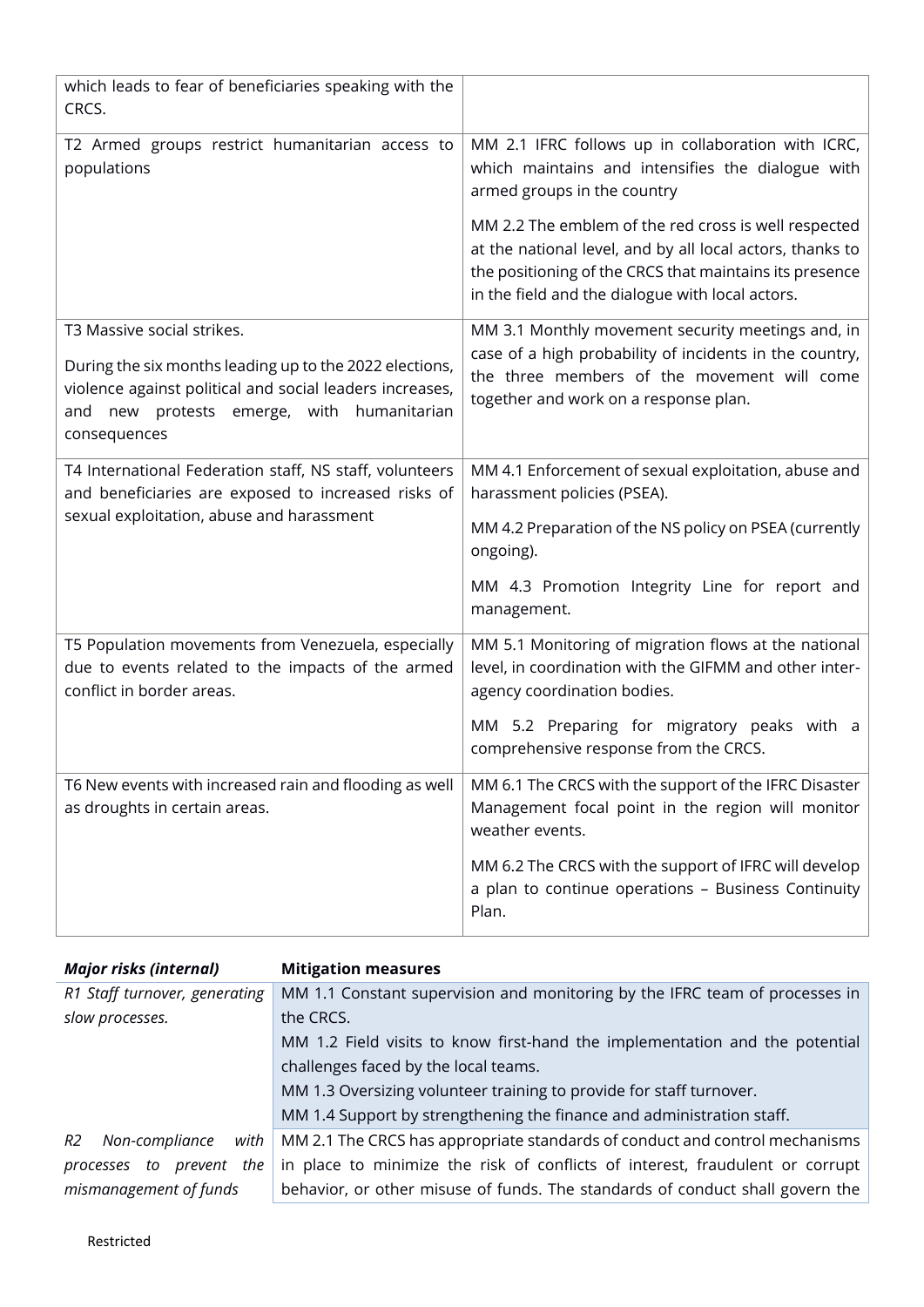|                           | performance of project partner staff members, consultants, interns, and<br>volunteers involved in the award and administration of contracts, grants, or other |
|---------------------------|---------------------------------------------------------------------------------------------------------------------------------------------------------------|
|                           | benefits in connection with the project and its implementation.                                                                                               |
|                           | MM 2.1 The Fraud and Corruption Prevention and Control Policy outlines the                                                                                    |
|                           | International Federation's approach to the prevention and control of fraud and                                                                                |
|                           | corruption, including the investigation procedures that will be followed if there                                                                             |
|                           | are suspicions of fraudulent or corrupt practices. If fraud, corruption, illegal                                                                              |
|                           | taxation or extorsion of funds is proven, appropriate disciplinary measures and                                                                               |
|                           | legal action will be taken. The policy applies to all personnel, and it complements                                                                           |
|                           | the IFRC Code of Conduct.                                                                                                                                     |
|                           | MM 2.2 All cooperating partners, contractors and suppliers are made aware of                                                                                  |
|                           | the Policy, and its applicability in terms of the relevant contracting instruments.                                                                           |
|                           | Also, all Members are made aware of the existing fraud and corruption                                                                                         |
|                           | management documents.                                                                                                                                         |
| R3 Procurement procedures | MM 3.1 The Federation Procurement Manual it's a mandatory policy for the CRCS                                                                                 |
| compliance                | on all operations implemented with the IFRC. The NS is trained on the manual                                                                                  |
|                           | and counts on the technical support of the logistic team to ensure compliance                                                                                 |
|                           | with the manual.                                                                                                                                              |
|                           | MM 3.2 Timely monitoring and reporting on fraud, extortion of funds and                                                                                       |
|                           | corruption risks                                                                                                                                              |
|                           |                                                                                                                                                               |

### **B. Operational Strategy**

#### **General Operational Objective.**

- Reduce the risk of people losing their lives or getting injured by providing them with pre-hospital care, protection, and information.
- Reduce the risk of people's mental health issues arising from social unrest by providing vulnerable groups with psychosocial support.
- Mitigate the risk of attacks on the National Society that could lead to its inability to perform its humanitarian mission by disseminating information to the public on the Red Cross emblem, humanitarian action and medical missions.

For this emergency, the CRCS has designed an operational strategy focused on the following sectors:

#### **Health**

- At least 380 affected people receive first aid services.
- At least 130 affected people have emergency medical services.
- At least 640 affected people have psychosocial support (including mental health and psychosocial support and psychological first aid).

#### **Communications**

Public information to 5,000 people on respect and protection of the Red Cross emblem, humanitarian action and the medical mission.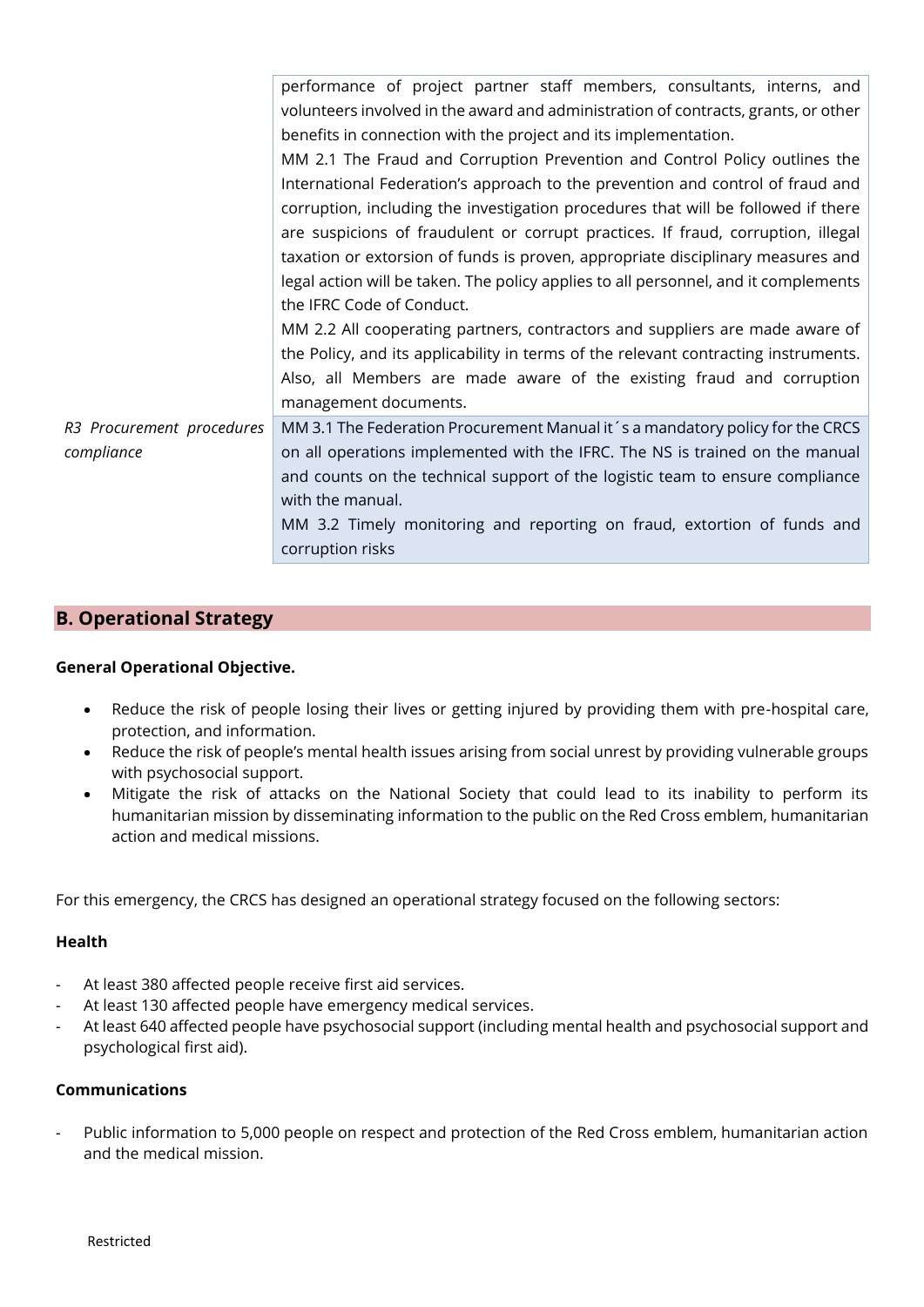#### **Operational Support**

- **Human Resources:** The operation contemplates the following basic structure for the development of activities:
	- o Operation coordinator.
	- o Accounting assistant.
	- o 100 CRC volunteers.
- **Logistics and Supply Chain:** The procurement of items or the provision of services will meet the required conditions, according to the needs of the affected population (external client) and/or the operational areas (internal client), to ensure adequate supplies and optimal performance. All purchases will be made locally in the country, and the Colombian Red Cross procedures, regulations and guidelines will be applied for the procurement process, considering the regulations of the DREF procedures and those of the International Federation of Red Cross and Red Crescent Societies.
- **Communication:** Colombian Red Cross will establish a coordination platform where information will be available on the evolution of the situation, the unmet needs, the changes achieved with the actions implemented and the recovery process. The International Red Cross Movement components are present in Colombia and the region of the International Federation of Red Cross and Red Crescent Societies.

Panama will have access to information and materials that can help advance the operation and be accountable for the proper use of resources; likewise, there will be communiqués and information notes disseminated through the different mechanisms of the National Society, providing information on the progress of the operation. Another important aspect due to the characteristics of the anticipatory events is to carry out operational communication of the Colombian Red Cross with actors in the field (authorities, institutions and organizations present in the area) to facilitate the Red Cross action.

In addition, the Colombian Red Cross will develop a communication campaign on Humanitarian Diplomacy and Institutional Doctrine, promoting respect for the Red Cross emblem and using visibility material to encourage the use of fundamental principles.

- **Information Technology:** The Colombian Red Cross has a telecommunications system installed at the National and local levels, through which it will keep the team communicated to carry out field coordination. Likewise, the Telematics equipment will support the actions to reestablish family contact with the affected population.
- **Security:** The CRC will work within the framework of action of Safer Access, in addition to compliance with the provisions contained in the Colombian Red Cross Security Manual, which must be applied and established by all components of the Red Cross Movement present in Colombia and the region, as well as the management, employees and volunteers of all the Colombian Red Cross branches.
- **Planning, Monitoring, Evaluation and Reporting:** The Disaster Risk Management Team is responsible for implementing the Plan in coordination with the other directorates of the National Society. The International Federation of Red Cross and Red Crescent Societies will hold regular conferences with the Colombian Red Cross to know the progress of the actions to support the population, as well as monitoring visits in Colombia by specialized IFRC personnel. The operation will constantly monitor the situation, the scenario is constantly evolving, and this analysis will be used to assess the need to expand the intervention area based on the needs assessed.
- **Administration and Finance:** The administrative and financial processes are framed in the quality system of the Colombian Red Cross and support all the actions of our humanitarian mission, appropriately ensuring transparency and accountability.

Restricted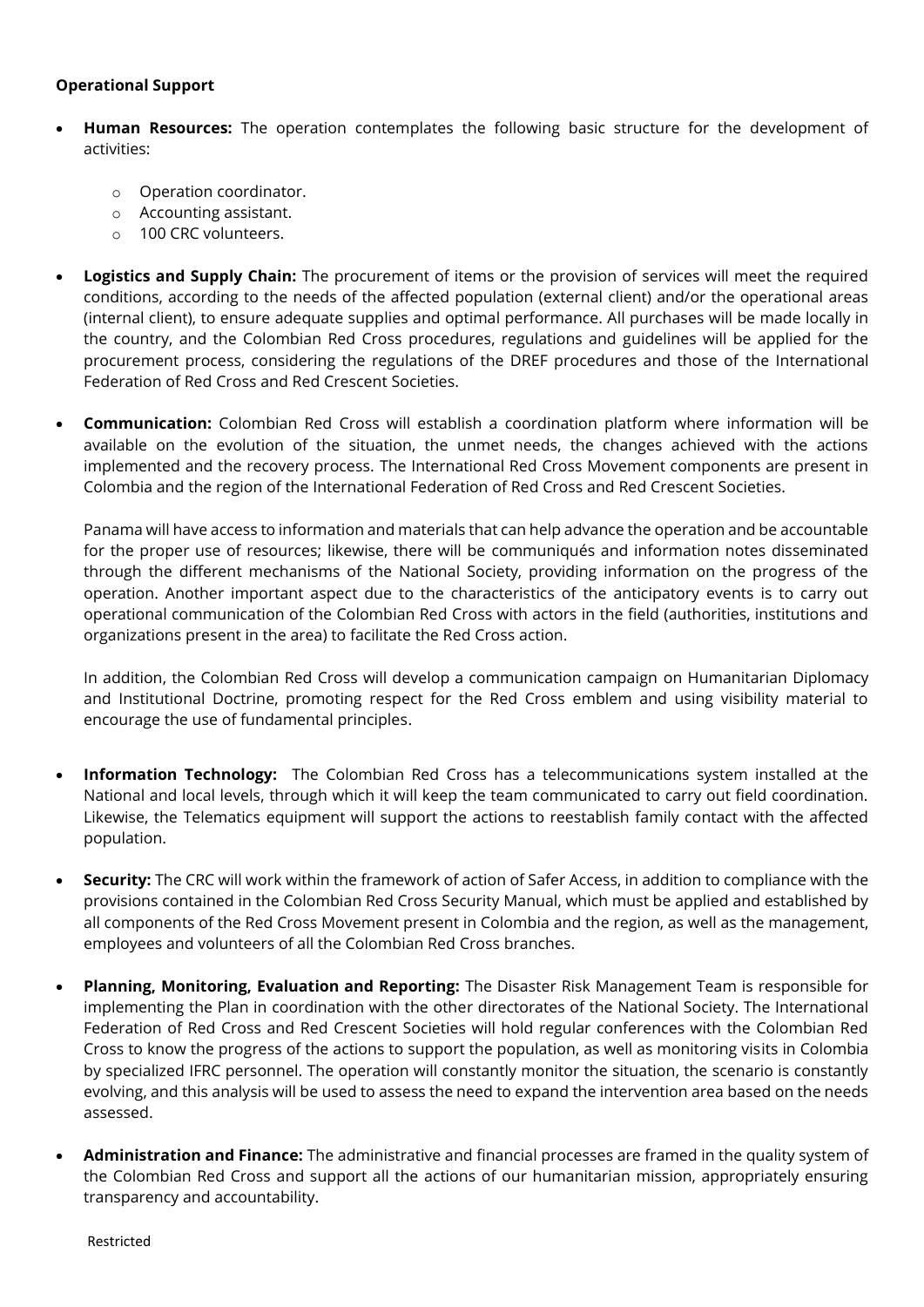• **Volunteering:** Colombian Red Cross Society volunteers have insurance from the Colombian state's Risk Management Unit, which covers accidents, disability, and death. For the operational level, it will be ensured that the NS has the elements of personal protective equipment for safety and COVID 19 according to the National Society's regulations.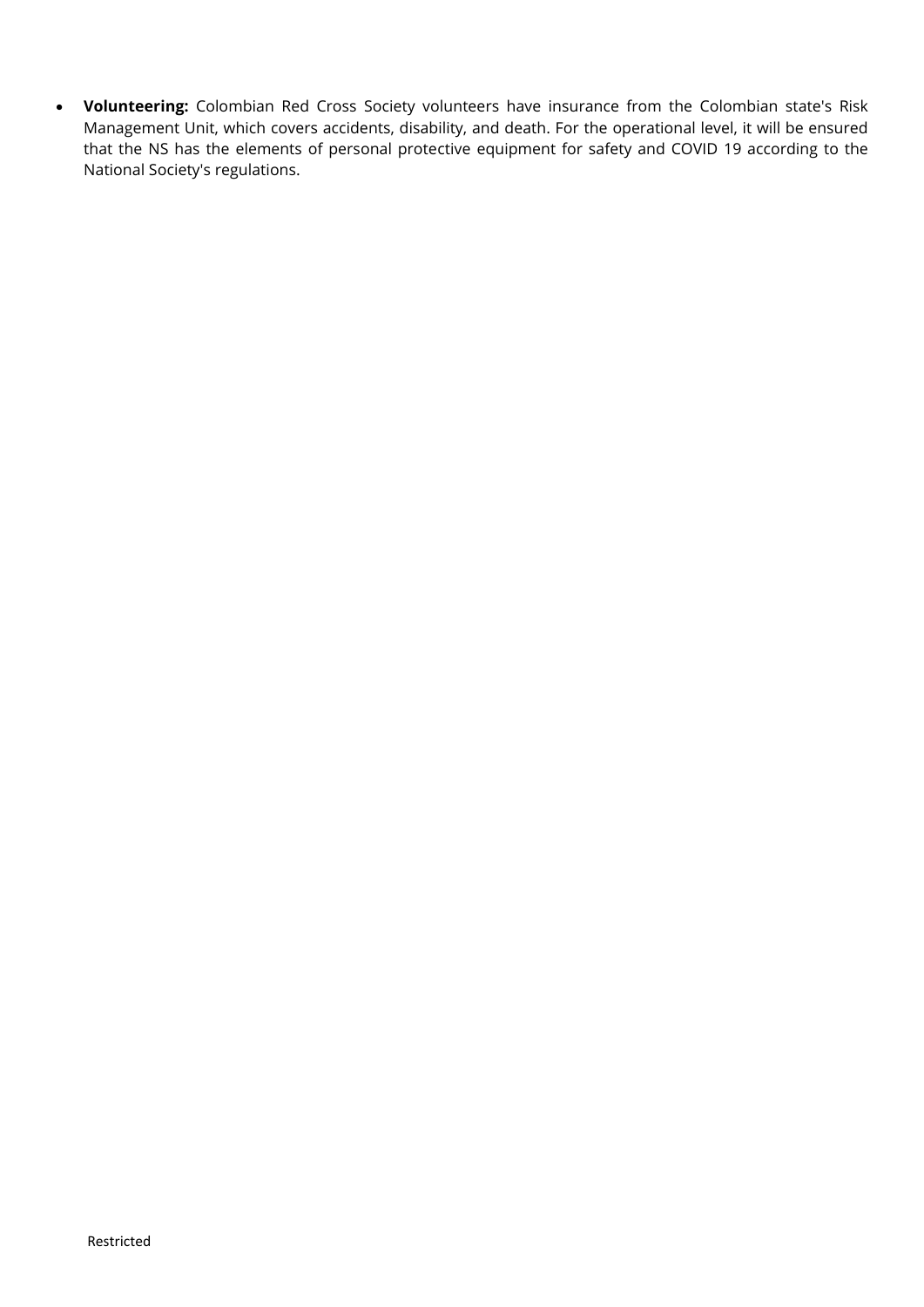# **C. Detailed Operational Plan**



**Health Target population: 1,150** Men: 575 Women: 575 **Requirement (CHF): 34,252**

**Needs analysis:** Taking into account the context and the lessons learned from the year 2021 concerning this type of event, the following actions that the Health Team can carry out are established:

- Coordination with the Ministry of Health and Social Protection regarding events of public health interest.
- National, regional, and local coordination with Emergency and Urgent Care Regulatory Center (CRUE, Spanish acronym), to support patient referral and counterreferral and the availability of means of transportation.
- People injured by the events during the blockades and demonstrations, may require first aid actions.
- Coordination of mobilization and transfer of patients between affected areas and medical centres, as well as between medical centres; all according to the level of care required and the priority of actions that guarantee adequate medical attention.
- Support actions that allow activating the campaigns of respect for the Medical Mission in the national territory and the support and technical assistance to the branch's offices, CRUE, and departmental, district, and municipal health secretaries.
- Articulate the processes for developing Humanitarian Caravans, which facilitate the mobility of medical supplies, medical gases, and vital elements for health care.
- Activation of Psychosocial Support Groups to support institutional operational activities, with personnel involved in the process, as well as to strengthen lines of work with communities that require it due to the confinement.
- Activation of Health Stabilization Modules or strategic Emergency Medical Teams.

**Risk analysis:** Attacks on the Medical Mission in the form of damage to health care structures and vehicles, against the life and integrity of health care personnel, violation of professional secrecy, perfidy, and against health care activities.

Restricted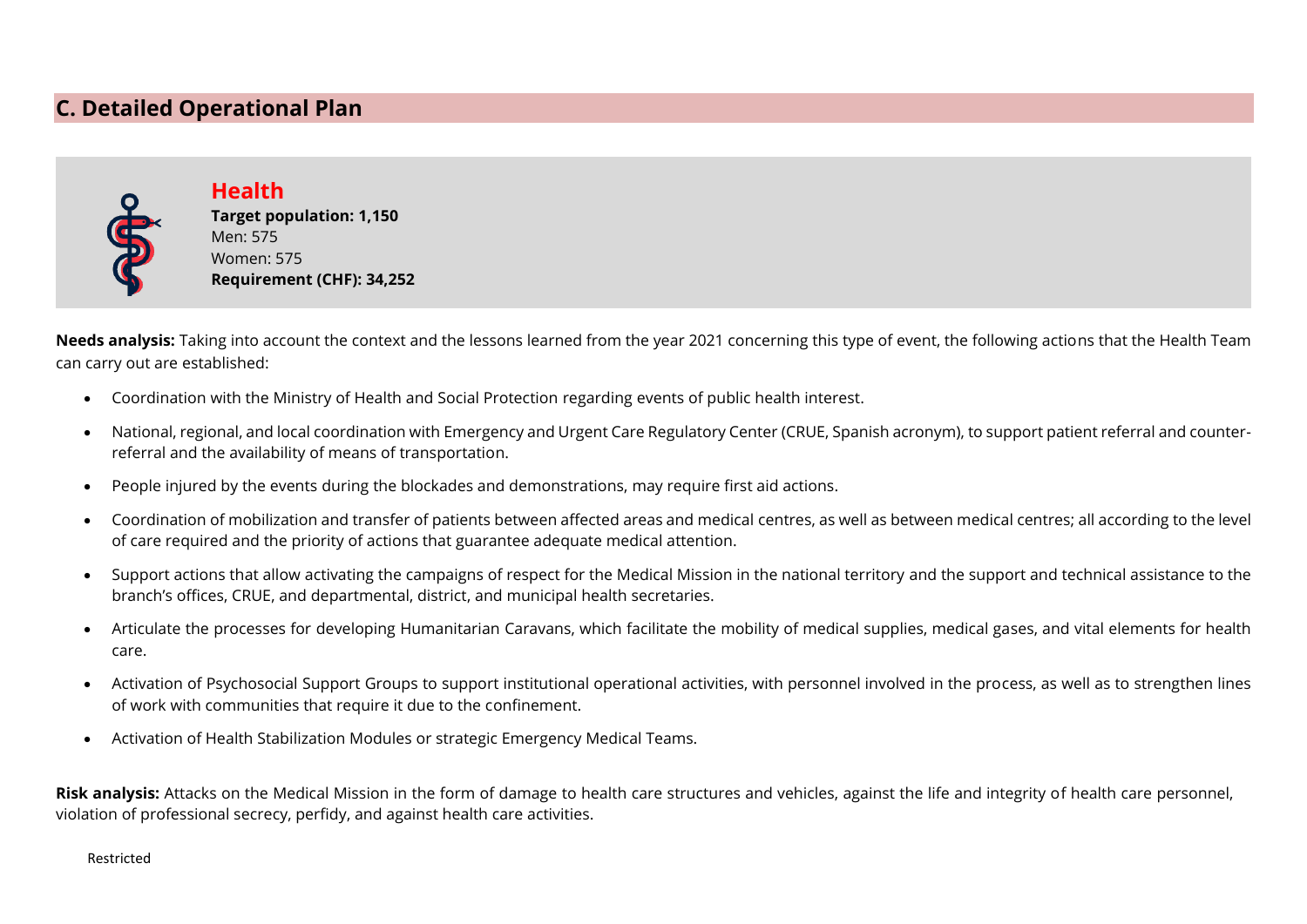**Population to be assisted:** First aid and psychosocial support are expected to be provided to an estimated 1,150 people.

**Standards / Benchmarks**: Resolution 4481 of 2012 "Whereby the Medical Mission Manual is adopted and rules related to the signage and dissemination of its Emblem are established" and Procedure General Provisions for Accompanying Humanitarian Caravans.

|                                         | Health Outcome 1: Immediate health risks to affected populations are reduced due to improved<br>access to medical treatment                              |                          | # of people reached with health services (first aid, ambulance<br>transfers). |                |                |   |                                                                                                                         |                                                                                                                                               |   |   |    |    |    |  |  |
|-----------------------------------------|----------------------------------------------------------------------------------------------------------------------------------------------------------|--------------------------|-------------------------------------------------------------------------------|----------------|----------------|---|-------------------------------------------------------------------------------------------------------------------------|-----------------------------------------------------------------------------------------------------------------------------------------------|---|---|----|----|----|--|--|
| <b>P&amp;B</b><br><b>Output</b><br>Code | Health Output 1.1: Increased access to medical care and emergency health care for the target<br>population and communities.<br><b>Planned Activities</b> |                          |                                                                               |                |                |   | Target: 510<br># people reached with key messages of respect for the Medical<br>Mission*.<br>Target: 5,000 (Indirectly) |                                                                                                                                               |   |   |    |    |    |  |  |
|                                         | Week                                                                                                                                                     | 1                        | $\overline{2}$                                                                | $\overline{3}$ | $\overline{4}$ | 5 | 6                                                                                                                       | $\overline{7}$                                                                                                                                | 8 | 9 | 10 | 11 | 12 |  |  |
| AP022                                   | Provision of First Aid services (Trigger 1 and 2)                                                                                                        |                          |                                                                               |                |                |   |                                                                                                                         |                                                                                                                                               |   |   |    |    |    |  |  |
| AP022                                   | Mobilization of volunteers (Trigger 1 and 2)                                                                                                             |                          |                                                                               |                |                |   |                                                                                                                         |                                                                                                                                               |   |   |    |    |    |  |  |
| AP022                                   | Ambulance Transfers (Trigger 1 and 2)                                                                                                                    |                          |                                                                               |                |                |   |                                                                                                                         |                                                                                                                                               |   |   |    |    |    |  |  |
| AP022                                   | Medical Mission Respect Campaigns.<br>* Campaigns will include: fundamental principles, use of emblem and<br>medical mission. (Trigger 1 and 2)          |                          |                                                                               |                |                |   |                                                                                                                         |                                                                                                                                               |   |   |    |    |    |  |  |
|                                         | Health Outcome 2: The psychosocial impacts of the emergency are lessened.                                                                                |                          |                                                                               |                |                |   |                                                                                                                         | # of people reached with MHPSS services (first responders and<br>people affected)<br>Target: 700                                              |   |   |    |    |    |  |  |
| <b>P&amp;B</b><br><b>Output</b><br>Code | Health Output 1.1: Psychosocial support provided to the target population as well as to<br><b>RCRC volunteers and staff.</b>                             |                          |                                                                               |                |                |   |                                                                                                                         | # of people reached by MHPSS support (from community<br>people affected)<br>Target: 640<br># First responder that receives PSS<br>Target: 100 |   |   |    |    |    |  |  |
|                                         | <b>Planned Activities</b><br>Week                                                                                                                        | $\overline{\phantom{a}}$ | $\overline{2}$                                                                | $\overline{3}$ | $\overline{4}$ | 5 | 6                                                                                                                       | $\overline{7}$                                                                                                                                | 8 | 9 | 10 | 11 | 12 |  |  |
| AP023                                   | Assessment of MHPSS needs (Trigger 1 and 2)                                                                                                              |                          |                                                                               |                |                |   |                                                                                                                         |                                                                                                                                               |   |   |    |    |    |  |  |
| AP023                                   | Preparedness actions for the provision of MHPSS (Trigger 1 and 2)                                                                                        |                          |                                                                               |                |                |   |                                                                                                                         |                                                                                                                                               |   |   |    |    |    |  |  |
| AP023                                   | PFA for the affected population (Trigger 2)                                                                                                              |                          |                                                                               |                |                |   |                                                                                                                         |                                                                                                                                               |   |   |    |    |    |  |  |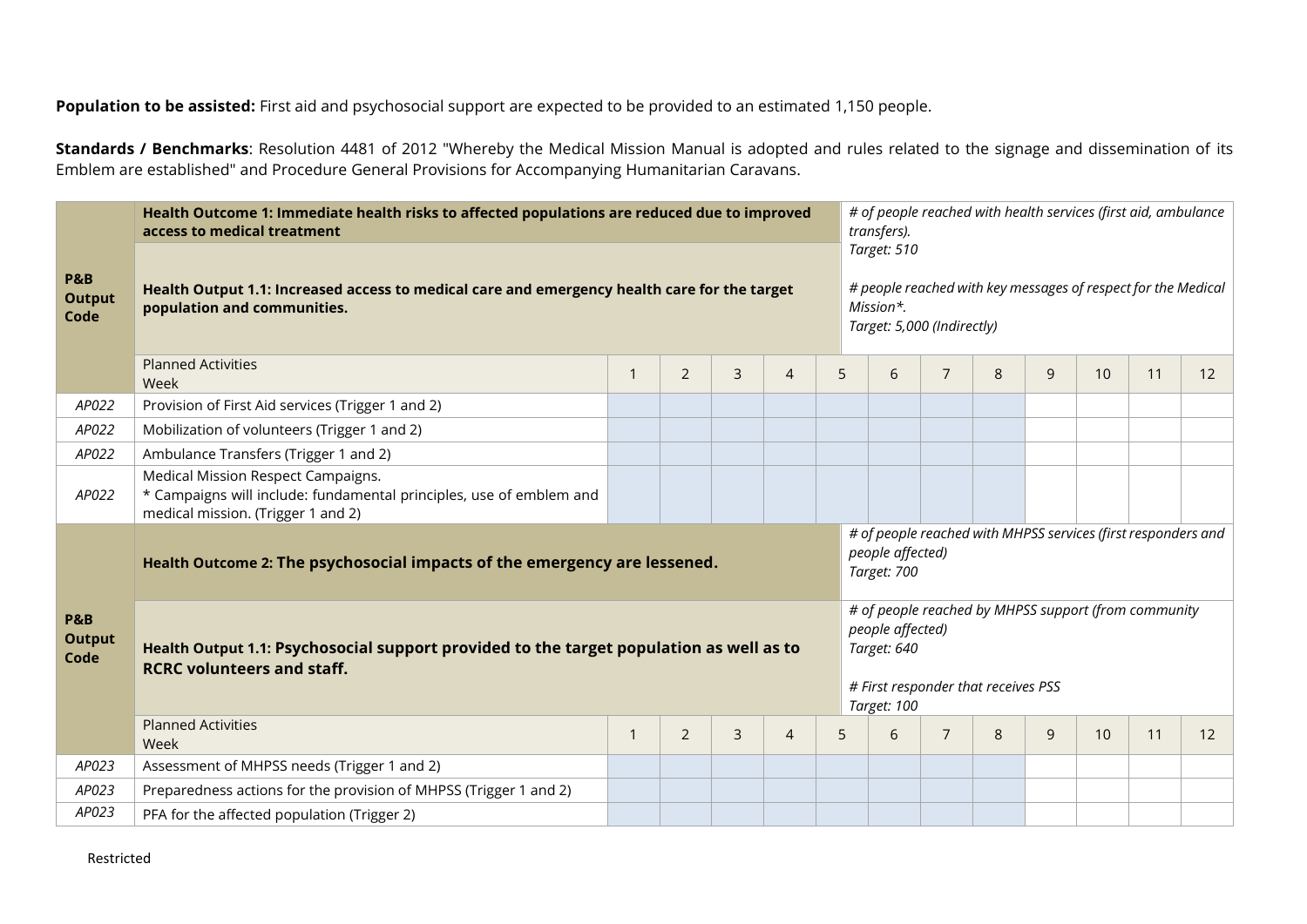| <i>AP023</i> | $\mid$ PSS support for first responders and volunteers (Trigger 2) |  |
|--------------|--------------------------------------------------------------------|--|
|--------------|--------------------------------------------------------------------|--|



**Protection, Gender and Inclusion Target Persons: 100** Men: 50 Women: 50 **Requirement (CHF): 46,849**

*Needs analysis:* Volunteers and workers of the Colombian Red Cross must have sufficient capacity to disseminate and implement the Fundamental Principles and Mission of the Red Cross, in all its actions, that is why, in situations of enlistment for probable humanitarian attention, the dissemination of key messages and protection of the action of the Colombian Red Cross and the application of the norms of International Humanitarian Law and International Human Rights Law will be increased. Thus, Colombian Red Cross Volunteers and workers must be guaranteed guarantees for the exercise of humanitarian work through safe access processes, operational communication, and programmatic coordination.

#### *Risk analysis:*

- Loss of confidence in the Colombian Red Cross due to improper use of the emblem by third parties.
- Loss of recognition of neutrality due to misunderstandings with the neutral role of the Colombian Red Cross.
- Violence against humanitarian personnel of the Colombian Red Cross.
- Exposure to high levels of psychosocial and physical stress of CRC humanitarian personnel in the fulfillment of their mission.
- Human, symbolic, material and cultural losses.
- Threats, displacements, confinements, homicides, accidents due to contamination by weapons, disappearances.
- Loss of contact between family members.
- Increase in gender-based violence and sexual assaults.
- Recruitment, use or utilization of children and adolescents.
- Violation of rights (freedom of thought and expression, health, education, right to vote, freedom of movement, among others).

Population to be assisted: Training to at least 100 volunteers on Minimum Protection Approach, Safe Referral, prevention and mitigation of violence, code of ethics, security policy Framework for Safer Access - MAMS and uniform manual.

**Standards / Benchmarks:** The Safer Access Framework, the Violence Prevention and Mitigation Strategy, the National Gender and Diversity Policy, the National Humanitarian Diplomacy Policy and the National Security Policy.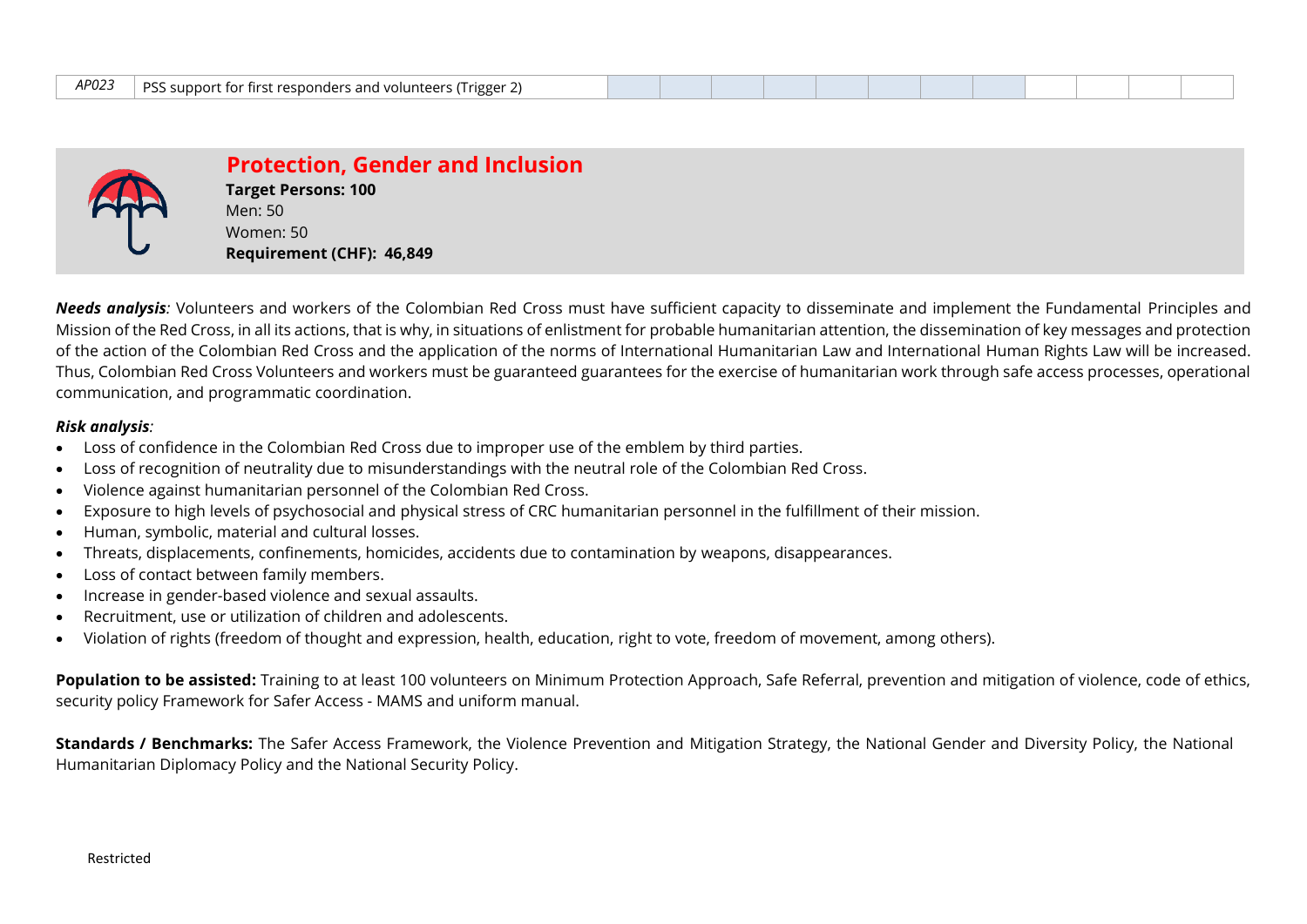|                                         | PGI Outcome 1: Communities become more peaceful, safe and inclusive by meeting the needs and<br>rights of the most vulnerable.                                                                                                                    |  |   |   |                |   |   |  | # of volunteers trained on Minimum Protection Approach,<br>Safe Referral, prevention and mitigation of violence, code of                                                                                                                                                                  |              |    |    |    |  |  |  |
|-----------------------------------------|---------------------------------------------------------------------------------------------------------------------------------------------------------------------------------------------------------------------------------------------------|--|---|---|----------------|---|---|--|-------------------------------------------------------------------------------------------------------------------------------------------------------------------------------------------------------------------------------------------------------------------------------------------|--------------|----|----|----|--|--|--|
| <b>P&amp;B</b><br><b>Output</b><br>Code | PGI Output 1.1: Programs and operations ensure the safe and equitable provision of basic services,<br>taking into account different needs based on gender and other diversity factors.                                                            |  |   |   |                |   |   |  | ethics, security policy Framework for Safer Access - MAMS and<br>uniform manual.<br>Target: 100*<br>*These volunteers will also be reached as first responders that<br>receive PSS. As a result, these people are not counted on the<br>total of people reached to avoid double counting. |              |    |    |    |  |  |  |
|                                         | <b>Planned Activities</b><br>Week                                                                                                                                                                                                                 |  | 2 | 3 | $\overline{4}$ | 5 | հ |  | 8                                                                                                                                                                                                                                                                                         | $\mathsf{Q}$ | 10 | 11 | 12 |  |  |  |
| AP033                                   | Conduct an assessment of the specific needs of the affected<br>population based on criteria selected from the minimum protection<br>standards. (Trigger 1 and 2)                                                                                  |  |   |   |                |   |   |  |                                                                                                                                                                                                                                                                                           |              |    |    |    |  |  |  |
| AP033                                   | Develop basic training in Minimum Protection Approach Safe Referral,<br>prevention and mitigation of violence, and principles of the Colombian<br>Red Cross Society to Volunteers and employees of the prioritized<br>branches. (Trigger 1 and 2) |  |   |   |                |   |   |  |                                                                                                                                                                                                                                                                                           |              |    |    |    |  |  |  |
| AP033                                   | Conduct a half-day basic training with SNCRC staff and volunteers on<br>the code of ethics, security policy Framework for Safer Access - MAMS<br>and uniform manual. (Trigger 1 and 2)                                                            |  |   |   |                |   |   |  |                                                                                                                                                                                                                                                                                           |              |    |    |    |  |  |  |
| AP033                                   | Visibility and protection material: self-protection booklet (safe<br>behaviours in public order situations) to be delivered in community<br>settings (churches, community leaders, educational environments,<br>among others). (Trigger 1 and 2)  |  |   |   |                |   |   |  |                                                                                                                                                                                                                                                                                           |              |    |    |    |  |  |  |
| AP033                                   | Activation of community communication networks (Trigger 1 and 2)                                                                                                                                                                                  |  |   |   |                |   |   |  |                                                                                                                                                                                                                                                                                           |              |    |    |    |  |  |  |

## **Strategies for Implementation Requirements (CHF): 62,049**

*Needs analysis:* The National Society of the Colombian Red Cross has a Telecommunications Network, composed of 54 digital repeaters in VHF, which has coverage for 31 Departments of Colombia, this equipment allows a radio communication from the CITEL of each branch, and the teams in the field, allowing to guarantee the operation and mobilization in the field safely. In the case that the other communication systems fail or collapse (Mobile Telephony, Internet, among others), the radio network of the Colombian Red Cross would support the effective communication of the National Disaster Risk Management System of Colombia.). The Colombian Red Cross radio network would support the effective communication of the Colombian National Disaster Risk Management System.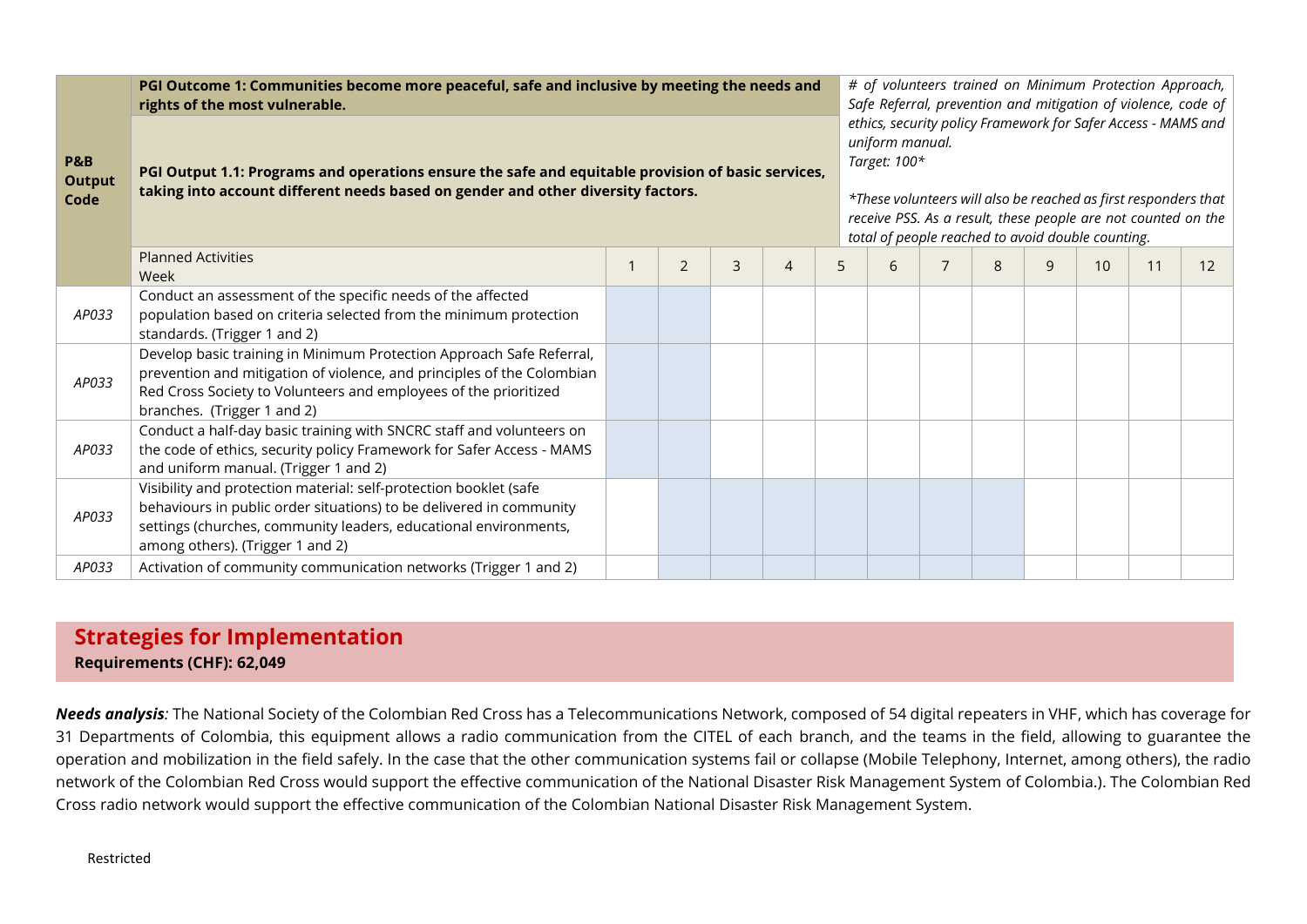*Actions to be performed:* Acquisition of accessories for the maintenance of VHF mobile and portable radios.

### *Benchmarks:*

- Catalog of emergency items 2009.
- Online logistics standards.
- Procurement portal.

|                                         | S1.1: National Society capacity building and organizational development objectives are facilitated to ensure that National Societies have the foundations,<br>systems and structures, competencies, and legal, ethical and financial capacities needed to plan and implement |  |                                                                                                                      |   |                |   |   |  |               |   |    |    |    |
|-----------------------------------------|------------------------------------------------------------------------------------------------------------------------------------------------------------------------------------------------------------------------------------------------------------------------------|--|----------------------------------------------------------------------------------------------------------------------|---|----------------|---|---|--|---------------|---|----|----|----|
| <b>P&amp;B</b><br><b>Output</b><br>Code | Output S1.1.4: National Societies have effective and motivated volunteers that are protected                                                                                                                                                                                 |  | # of volunteers and employees receiving uniforms and<br>personal protective equipment, and insurance.<br>Target: 100 |   |                |   |   |  |               |   |    |    |    |
|                                         | <b>Planned Activities</b><br>Week                                                                                                                                                                                                                                            |  | $\overline{2}$                                                                                                       | 3 | $\overline{4}$ | 5 | 6 |  | 8             | 9 | 10 | 11 | 12 |
| AP040                                   | Purchase of Institutional Uniforms (Trigger 1 and 2)                                                                                                                                                                                                                         |  |                                                                                                                      |   |                |   |   |  |               |   |    |    |    |
| AP040                                   | Purchase of Personal Protective Equipment - PE (Trigger 1 and 2)                                                                                                                                                                                                             |  |                                                                                                                      |   |                |   |   |  |               |   |    |    |    |
| <b>P&amp;B</b><br>Output                | Output S1.1.6: National Societies have the necessary infrastructure and corporate systems in place.                                                                                                                                                                          |  |                                                                                                                      |   |                |   |   |  |               |   |    |    |    |
| Code                                    | <b>Planned Activities</b><br>Week                                                                                                                                                                                                                                            |  | $\overline{2}$                                                                                                       | 3 | $\overline{4}$ | 5 | 6 |  | $\mathcal{B}$ | 9 | 10 | 11 | 12 |
| AP042                                   | Perform maintenance of repeater equipment in intervention areas.<br>(Trigger 2)                                                                                                                                                                                              |  |                                                                                                                      |   |                |   |   |  |               |   |    |    |    |
| AP042                                   | Mobilization of the Mobile Telecommunications Unit, from the<br>national level and according to needs. (Trigger 1 and 2)                                                                                                                                                     |  |                                                                                                                      |   |                |   |   |  |               |   |    |    |    |
| AP042                                   | Lessons Learned workshop (Trigger 1 and 2)                                                                                                                                                                                                                                   |  |                                                                                                                      |   |                |   |   |  |               |   |    |    |    |

| <b>P&amp;B</b><br><b>Output</b><br>Code | Outcome S2.1: Effective and coordinated international disaster response is ensured                            |  |  |  |  |  | IFRC provide assistance to the NS during the 3 months of<br>the operation |  |  |  |    |  |  |
|-----------------------------------------|---------------------------------------------------------------------------------------------------------------|--|--|--|--|--|---------------------------------------------------------------------------|--|--|--|----|--|--|
|                                         | Output S2.1.4: Supply chain and fleet services meet recognized quality and accountability<br><b>standards</b> |  |  |  |  |  | # of IFRC monitoring visits Target: 2 monitoring visits                   |  |  |  |    |  |  |
|                                         | <b>Planned Activities</b><br>Weeks                                                                            |  |  |  |  |  |                                                                           |  |  |  | 10 |  |  |
| AP049                                   | IFRC Monitoring visit to provide technical support to the NS.                                                 |  |  |  |  |  |                                                                           |  |  |  |    |  |  |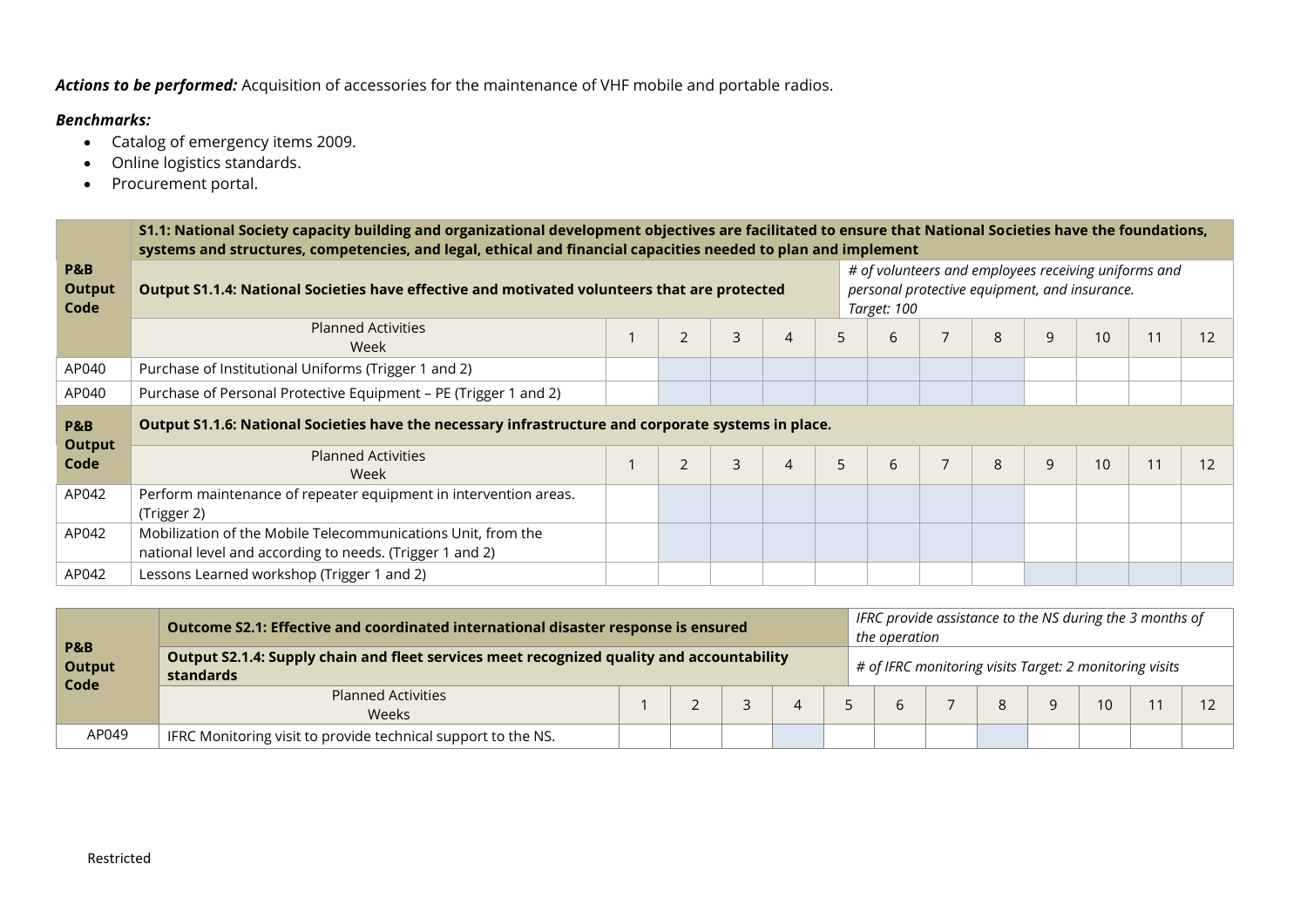### **Budget**

#### *See Annex below*

| Fabian<br>Arellano<br><b>Peña</b> , Disaster Risk Management Team<br>fabian.arellano@cruzrojacolombiana.org, +57 3158007020.<br>Marinson Buitrago Salinas, Disaster and Crisis Management Manager of the<br>$\bullet$<br>Disaster Risk Management Team, Marinson.buitrago@cruzrojacolombiana.org,<br>+573102325734<br>In the IFRC Program Cooperation & Coordination Office, Colombia:<br>Silvia Crespo Head of Program Cooperation & Coordination Office, emai:<br>silvia.crespo@ifrc.org, phone: +57 3123171002<br>In the IFRC regional office for the Americas:<br>Ruben Romero, Head of Country Cluster Andean Countries, email:<br>$\bullet$<br>ruben.romero@ifrc.org<br>María Tuna, Manager Operations, Evolving Crisis and Disasters; phone: +507 317<br>$\bullet$<br>3050; email: maria.tuna@ifrc.org<br>Mauricio Bustamante, Regional Logistics coordinator, phone: +507 317 · 3050;<br>$\bullet$<br>email: mauricio.bustamente@ifrc.org<br>Sandra Romero, Head of Partnerships and Resource Development, phone: +507<br>$\bullet$<br>66706800, email: sandra.romero@ifrc.org<br>Susana Arroyo, Communications Manager, phone: +506 84161771, email:<br>$\bullet$ | francisco.moreno@cruzrojacolombiana.org, +57 3102943530. |
|----------------------------------------------------------------------------------------------------------------------------------------------------------------------------------------------------------------------------------------------------------------------------------------------------------------------------------------------------------------------------------------------------------------------------------------------------------------------------------------------------------------------------------------------------------------------------------------------------------------------------------------------------------------------------------------------------------------------------------------------------------------------------------------------------------------------------------------------------------------------------------------------------------------------------------------------------------------------------------------------------------------------------------------------------------------------------------------------------------------------------------------------------------------------------|----------------------------------------------------------|
|                                                                                                                                                                                                                                                                                                                                                                                                                                                                                                                                                                                                                                                                                                                                                                                                                                                                                                                                                                                                                                                                                                                                                                            | Leader,                                                  |
|                                                                                                                                                                                                                                                                                                                                                                                                                                                                                                                                                                                                                                                                                                                                                                                                                                                                                                                                                                                                                                                                                                                                                                            |                                                          |
|                                                                                                                                                                                                                                                                                                                                                                                                                                                                                                                                                                                                                                                                                                                                                                                                                                                                                                                                                                                                                                                                                                                                                                            |                                                          |
|                                                                                                                                                                                                                                                                                                                                                                                                                                                                                                                                                                                                                                                                                                                                                                                                                                                                                                                                                                                                                                                                                                                                                                            |                                                          |
|                                                                                                                                                                                                                                                                                                                                                                                                                                                                                                                                                                                                                                                                                                                                                                                                                                                                                                                                                                                                                                                                                                                                                                            |                                                          |
|                                                                                                                                                                                                                                                                                                                                                                                                                                                                                                                                                                                                                                                                                                                                                                                                                                                                                                                                                                                                                                                                                                                                                                            |                                                          |
|                                                                                                                                                                                                                                                                                                                                                                                                                                                                                                                                                                                                                                                                                                                                                                                                                                                                                                                                                                                                                                                                                                                                                                            |                                                          |
|                                                                                                                                                                                                                                                                                                                                                                                                                                                                                                                                                                                                                                                                                                                                                                                                                                                                                                                                                                                                                                                                                                                                                                            |                                                          |
|                                                                                                                                                                                                                                                                                                                                                                                                                                                                                                                                                                                                                                                                                                                                                                                                                                                                                                                                                                                                                                                                                                                                                                            |                                                          |
|                                                                                                                                                                                                                                                                                                                                                                                                                                                                                                                                                                                                                                                                                                                                                                                                                                                                                                                                                                                                                                                                                                                                                                            |                                                          |
|                                                                                                                                                                                                                                                                                                                                                                                                                                                                                                                                                                                                                                                                                                                                                                                                                                                                                                                                                                                                                                                                                                                                                                            |                                                          |
|                                                                                                                                                                                                                                                                                                                                                                                                                                                                                                                                                                                                                                                                                                                                                                                                                                                                                                                                                                                                                                                                                                                                                                            |                                                          |
| susana.arroyo@ifrc.org                                                                                                                                                                                                                                                                                                                                                                                                                                                                                                                                                                                                                                                                                                                                                                                                                                                                                                                                                                                                                                                                                                                                                     |                                                          |
| Maria Larios; Planning, Monitoring, Evaluation and Reporting manager; phone:<br>$\bullet$                                                                                                                                                                                                                                                                                                                                                                                                                                                                                                                                                                                                                                                                                                                                                                                                                                                                                                                                                                                                                                                                                  |                                                          |
| +507 317-3050; email: maria.larios@ifrc.org                                                                                                                                                                                                                                                                                                                                                                                                                                                                                                                                                                                                                                                                                                                                                                                                                                                                                                                                                                                                                                                                                                                                |                                                          |
| <b>In IFRC Geneva</b>                                                                                                                                                                                                                                                                                                                                                                                                                                                                                                                                                                                                                                                                                                                                                                                                                                                                                                                                                                                                                                                                                                                                                      |                                                          |

# **How we work**

All IFRC assistance seeks to adhere to the **Code of Conduct** for the International Red Cross and Red Crescent Movement and Non-Governmental Organizations (NGO's) in Disaster Relief and the **Humanitarian Charter and Minimum Standards in Humanitarian Response (Sphere**) in delivering assistance to the most vulnerable. The IFRC's vision is to inspire**, encourage, facilitate and promote at all times all forms of humanitarian activities** by National Societies, with a view to **preventing and alleviating human suffering**, and thereby contributing to the maintenance and promotion of human dignity and peace in the world.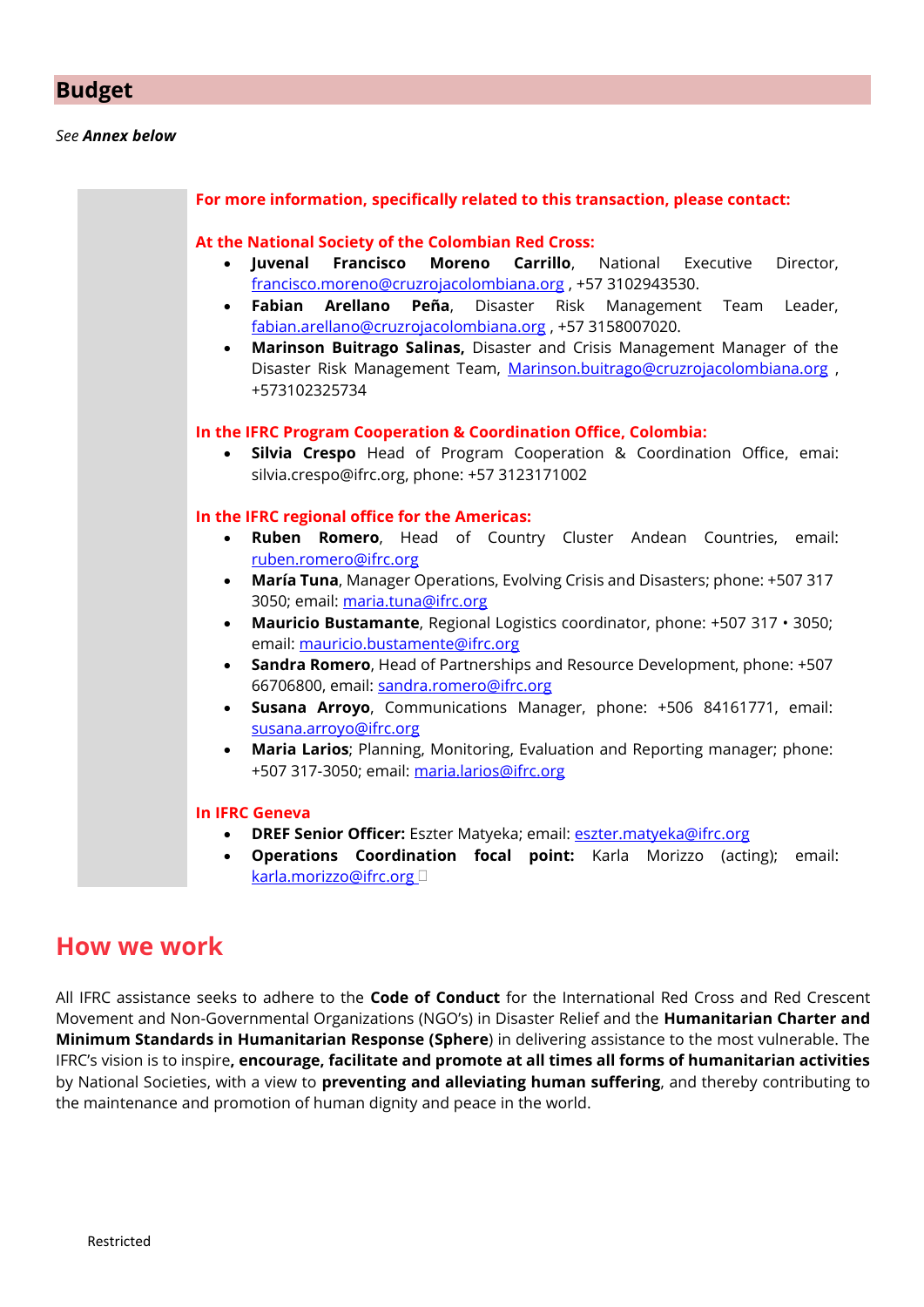### **DREF OPERATION** MDRCO020 - COLOMBIA - Election Preparedness 07/06/2022

#### **Budget by Resource**

| <b>Budget Group</b>                         | <b>Budget</b> |
|---------------------------------------------|---------------|
| Shelter - Relief                            | $\mathbf 0$   |
| Shelter - Transitional                      | $\mathbf 0$   |
| Construction - Housing                      | $\mathbf 0$   |
| <b>Construction - Facilities</b>            | $\mathbf 0$   |
| <b>Construction Materials</b>               | $\mathbf 0$   |
| <b>Clothing &amp; Textiles</b>              | $\mathbf 0$   |
| Food                                        | 0             |
| Seeds & Plants                              | $\mathbf 0$   |
| Water, Sanitation & Hygiene                 | $\mathbf 0$   |
| Medical & First Aid                         | 24,316        |
| <b>Teaching Materials</b>                   | 34,825        |
| <b>Utensils &amp; Tools</b>                 |               |
| Other Supplies & Services                   | 8,554         |
| <b>Emergency Response Units</b>             | 0             |
| Cash Disbursment                            | 0             |
| <b>Relief items, Construction, Supplies</b> | 67,695        |
| Land & Buildings                            | 0             |
|                                             | $\mathbf 0$   |
| Vehicles                                    |               |
| Computers & Telecom                         | $\mathbf 0$   |
| Office & Household Equipment                | $\mathbf 0$   |
| <b>Medical Equipment</b>                    | $\mathbf 0$   |
| Other Machinery & Equipment                 | $\mathbf 0$   |
| Land, vehicles & equipment                  | $\bf{0}$      |
| Storage                                     | $\Omega$      |
| Distribution & Monitoring                   | $\Omega$      |
| Transport & Vehicles Costs                  | 11,022        |
| <b>Logistics Services</b>                   | 0             |
| <b>Logistics, Transport &amp; Storage</b>   | 11,022        |
| <b>International Staff</b>                  | $\Omega$      |
| <b>National Staff</b>                       | 0             |
| National Society Staff                      | 5,536         |
| Volunteers                                  | 21,262        |
| <b>Personnel</b>                            | 26,798        |
| Consultants                                 | 0             |
| <b>Professional Fees</b>                    | $\mathbf 0$   |
| <b>Consultants &amp; Professional Fees</b>  | $\bf{0}$      |
| Workshops & Training                        | 19,551        |
| <b>Workshops &amp; Training</b>             | 19,551        |
| Travel                                      | 2,566         |
| Information & Public Relations              | 1,252         |
| <b>Office Costs</b>                         | 4,277         |
| Communications                              | $\mathbf 0$   |
| <b>Financial Charges</b>                    | 1,252         |
| <b>Other General Expenses</b>               | 0             |
| Shared Office and Services Costs            | 0             |
| <b>General Expenditure</b>                  | 9,348         |
| <b>Assets Depreciation</b>                  | 0             |
| <b>Depreciation</b>                         | $\bf{0}$      |
| Cash Transfers National Societies           | $\mathbf 0$   |
|                                             | $\mathbf 0$   |
| Cash Transfers to 3rd Parties               |               |
| <b>Contributions and Transfers</b>          | $\bf{0}$      |
| <b>DIRECT COSTS</b>                         | 134,413       |
| <b>INDIRECT COSTS</b>                       | 8,737         |
| <b>TOTAL BUDGET</b>                         | 143,150       |
|                                             |               |